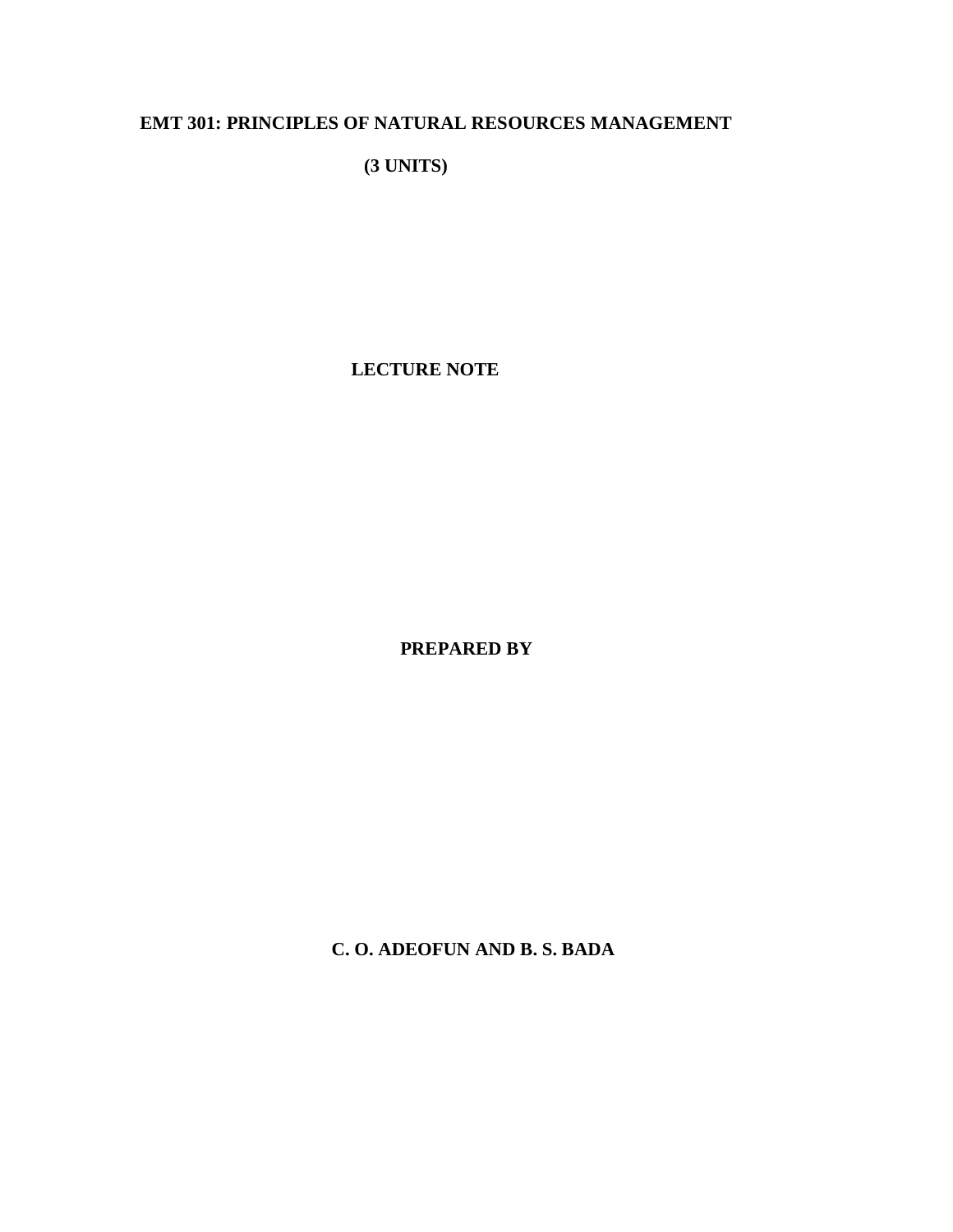#### **CONCEPT OF RESOURCES**

A resource is any factor which can be used to satisfy human wants (any source of raw materials). Resources generally can be described as attributes attaches to things. This leads to trade-off) A resource can be viewed in terms of material e.g. raw material's, land or in abstract terms e.g. Human Knowledge, attributes of labours.

In general, resources depend on importance attached to it. Resources are therefore man made. They are created because someone wants something, a goal and hence means of achieving the goal. If man does not make use of something, that thing is not a resource. A resource is therefore employed to meet certain defined objectives.

The attribute of labour is because someone wants to hire it. The attribute of land also is because it can be used for certain purposes and someone is willing to use it or take advantage of its fertility, topography, accessibility, scenery e. t. c.

The value of resource hence depends on the context in which man takes it. For example, it is the context of forest estate, inland water fisheries, lakes, oceans, mineral resources in the country that really matters. The context in which resources are taken also influenced by social, economic, and cultural backgrounds as well as technological know-how. Therefore, nothing is independent and nothing may be regarded as unmanageable in a vacuum. The concept of a resource therefore varies in time and space due to technological advancement and human wants. For example, the use of saw dust as cooking fuel was not appreciated in some part of the country until the scarcity of the conventional sources such as kerosene and cooking gas sequel to the industrial actions by the Petroleum and Natural Gas Workers.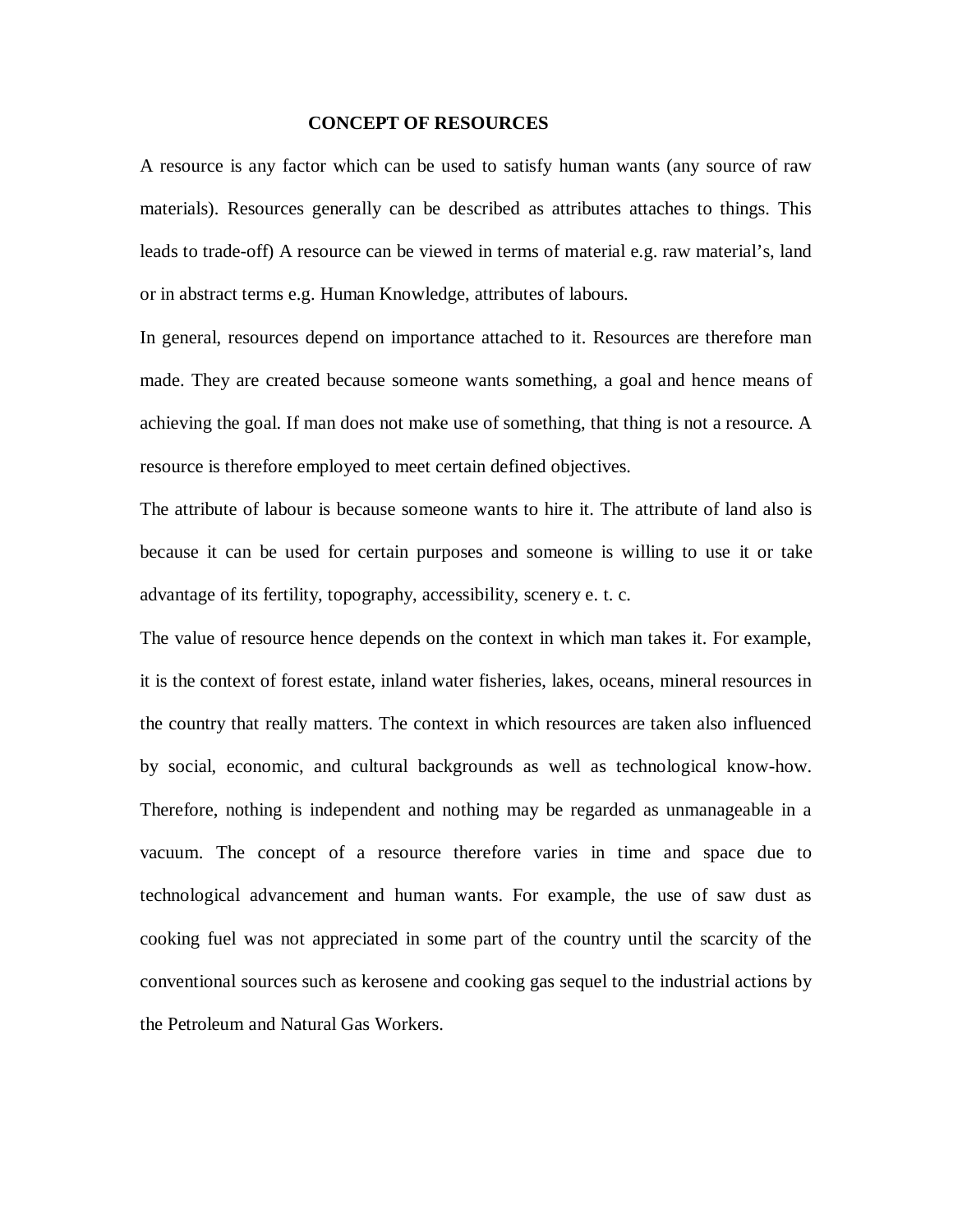After the Second World War, attentions focused on the subject of natural resources such as timber, fishes, petroleum, e. t. c. This is because they are important resources that constitute the basis of wealth and are indicators of the developmental potentials of a nation.

The unusually high rate of natural resources exploitation and misuse could result in irreversible disequilibrium of ecosystem and environment. This would retard economic development and adversely affect man survival of earth. There is therefore need for efficient management of natural resources to maintain their continued availability and improvement in man's living standard.

Economic is one of the parameters used to determine the success of a management policy or procedure when economic is introduced to resource management, it requires that maximum benefits be derived from the resource. Resource management is however a complex issue because of numerous political, economical, social and cultural factors surrounding their ownership and use.

## **Types of natural resources**

There are basically two types of natural resources:

- Biological resources

- Mineral or non-biological resources

The biological resources e.g. forest, fishes wildlife are called renewable because they are capable of regeneration. Mineral resources e.g. gold, tin, petroleum, on the other hand, are non-renewable resources because they are not capable of regeneration except after long geological periods. Strictly speaking, both types of resources are exhaustible. The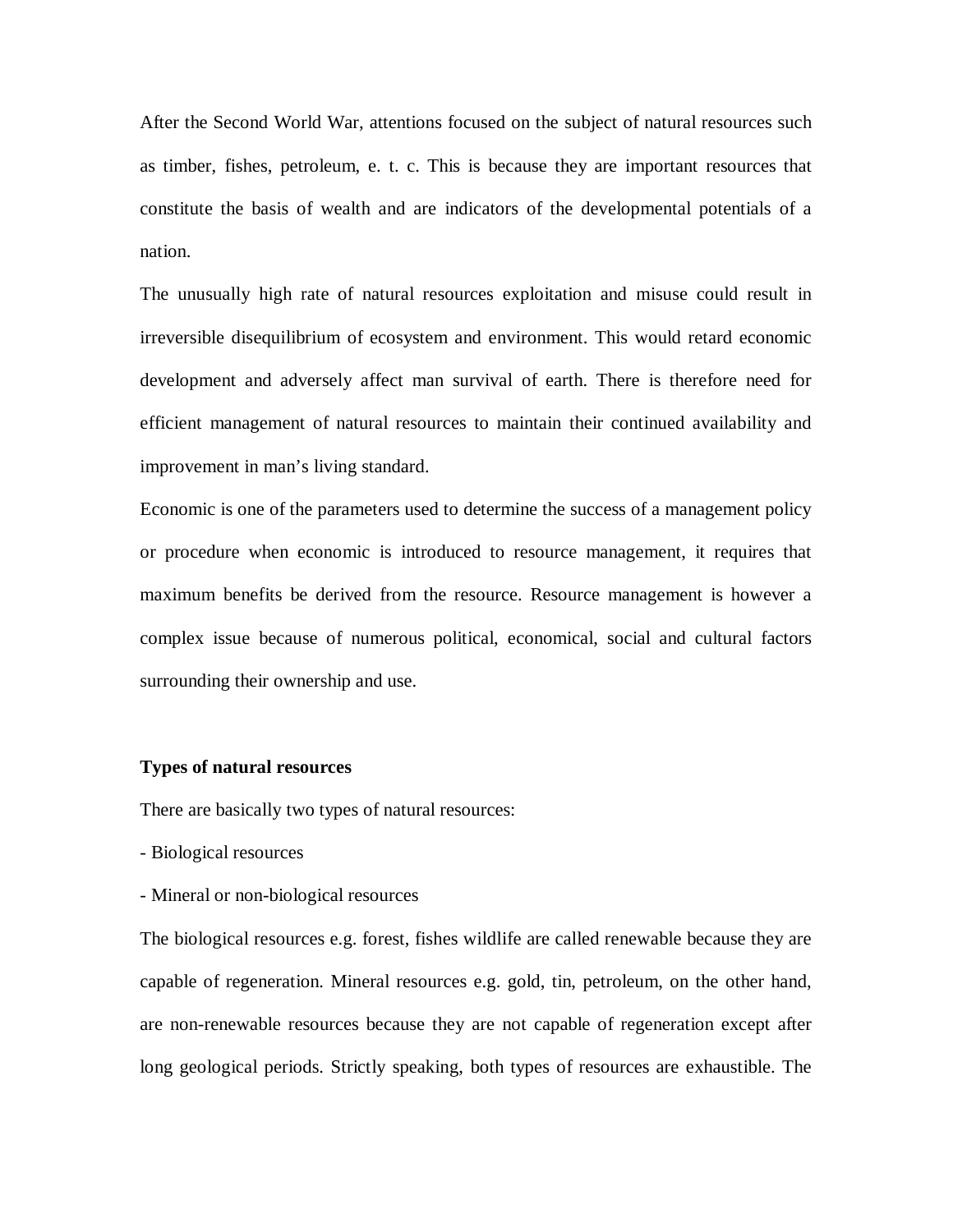major difference being that while biological resources are capable of replacing themselves as steady flow of them are consumed mineral resources represent fixed stock whose inventory can be diminished over time.

## **CHARACTERISTICS OF RENEWABLE NATURAL RESOURCES**

**(i) Regeneration:** Renewable natural resources have abilities to regenerate, hence inexhaustible in physical sense. They are self-regenerating and hence have perpetual production potentials. The economic importance of this is that the consumption of one unit does not reduce future inventory by the same amount. Although renewable, all biological resources are potentially destructible, especially by their misuse and overexploitation leading to depletion and perhaps extinction.

**(ii) Multiplicity of species interaction and dependence:** The diversity and complexity of species are important properties of biological resources. These make their management difficult due to variations in the quality and uses of different species.

**(iii) Naturally determined growth rate:** The rate of growth and accretion of stock of biological resources are naturally determined by pre-determined biological processes. However, man can and have been influencing this limited growth by research. Because growth is naturally determined, time is a major decision variable on the management of biological resources. This requires a minimum waiting period for the production of any desired product, with of course, implication for cost and return.

**(iv.) Possibility of Man-made Improvement:** Technological advancement consequent upon research leads to genetic improvement and hence high yield and thus reduction in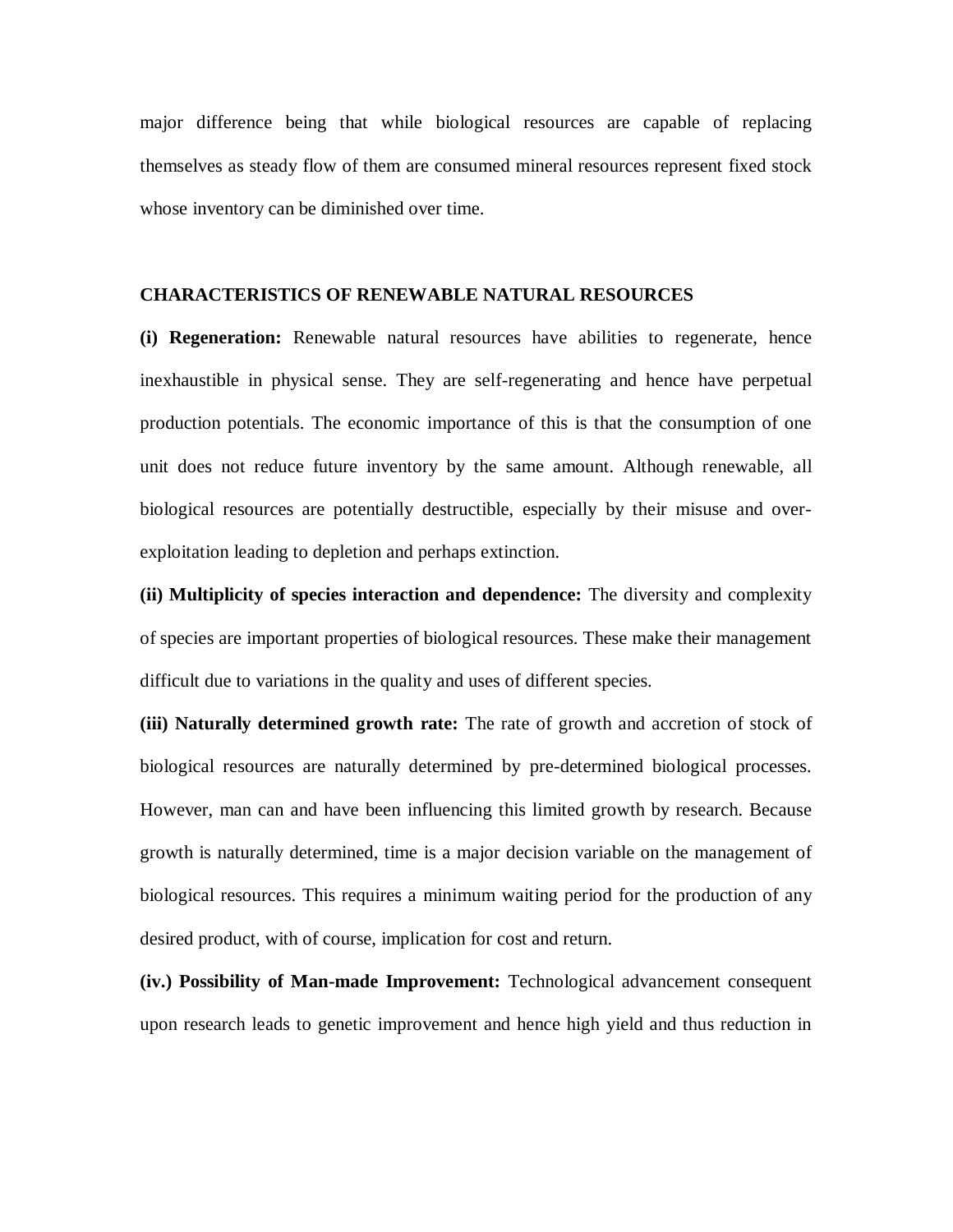management cost. This is often achieved by deemphasizing complexity of species composition in favour of few selected dominant species.

**(v) Biological Resources as Ecosystem:** Biological resources exist in and constitute an ecosystem of flora and fauna. These conform to important elemental concepts or principles of ecosystem such as selection, food chain, in which the organisms consume and are consumed by others in a particular order or hierarchy. The ecosystem develops towards a climax or a state of equilibrium when mortality balances with regeneration. However, ecosystem tends to be in a dynamic rather than static because nature/situation is not constant all the time.

**(vi) Common Property Effect:** The principle of common property requires that title to all environmental resources should rest with collectively, and that the private use of these resources should be on the basis of usufructural right only. Everyone claims right to their ownership. This lead to over-exploitation as it is generally believed that if one person does not exploit the resource, someone else will do. This is contrary to their maintenance as they are everybody's property and hence no one can be held responsible. The consequences of these actions are over-exploitation and neglect.

Usufruct: Right of enjoying the use and advantages of another property short of destruction or waste of its substances.

• The characteristics of non-renewable natural resources are the opposite of these views except the common properties effect which is applicable to both.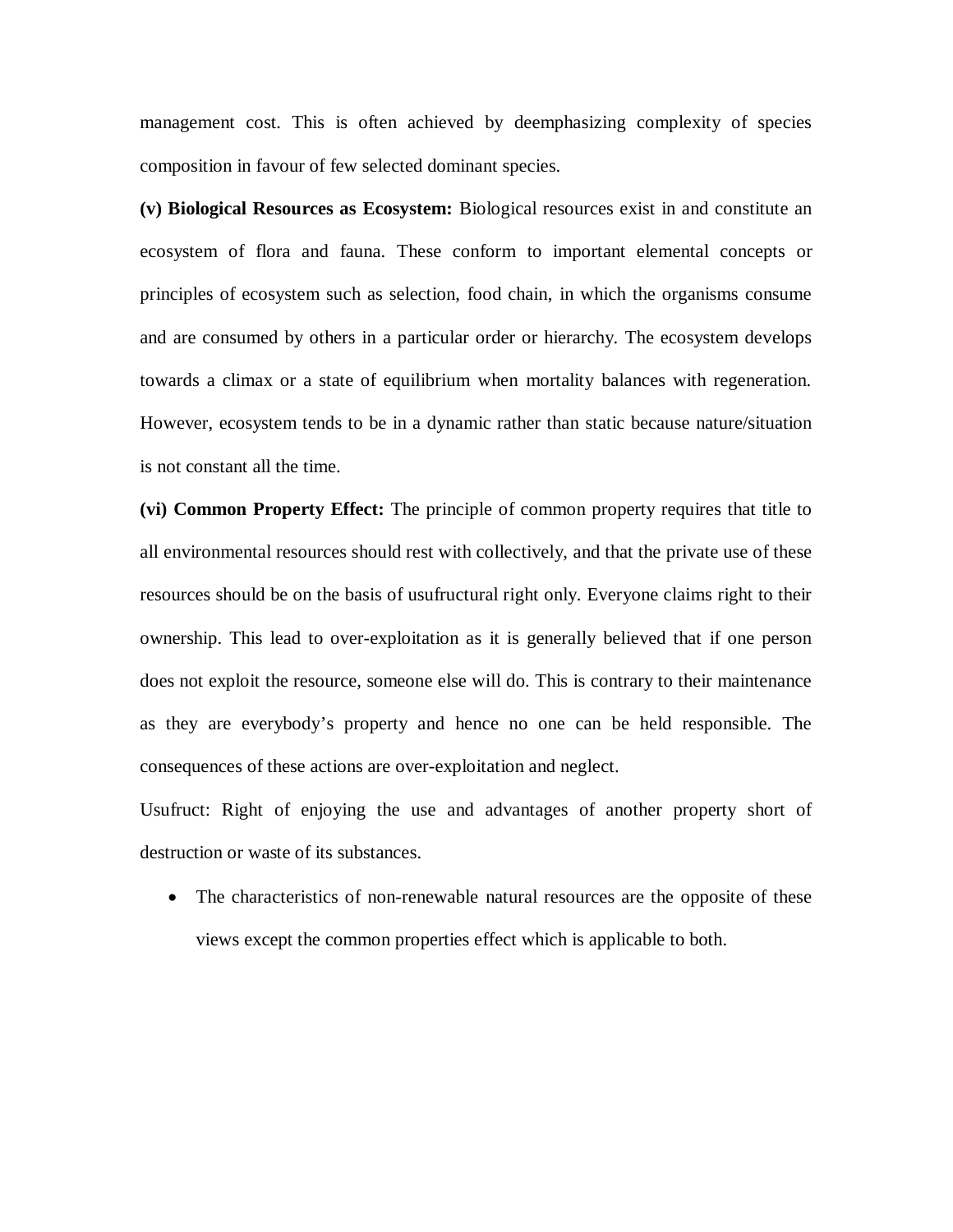# **RATIONAL USE OF RESOURCES AND THE CONCEPT OF SUSTAINABLE DEVELOPMENT**

The resources of the entire world should be developed to the fullest extent possible with available means as a whole can progress only by the efficient and rational use of the natural resources. The issue of rational utilization and sustainable development is now very relevant as the world population is growing very fast while the available resources to meet man's need is decreasing at increasing rate.

Development is a dynamic process in which there is no end point. The technologically advanced Nation's continue to seek new means of improving their utilization of natural resources or for enhancing the conditions of the environment in which their people live. At the same time, the less advanced countries strive to reach levels of economic well being which advanced nations have achieved. In effect the concept of "developing" nation is misleading as all nations are developing, however, at different paces. No country can moreover claim to be morally or practically independent of other countries. Each country bears the primary moral responsibility for the conservation and rational development of its own natural resources and to ensure that the natural resources are managed and exploited in such a way that the continued and perpetual derivation of benefits from them are guaranteed.

Consequently, two interpretations of Sustainable Economic development have been given:

- That concerned with sustainable economics, ecological and social development.
- Environmentally sustainable development i.e. optimum resources use and environmental management over time.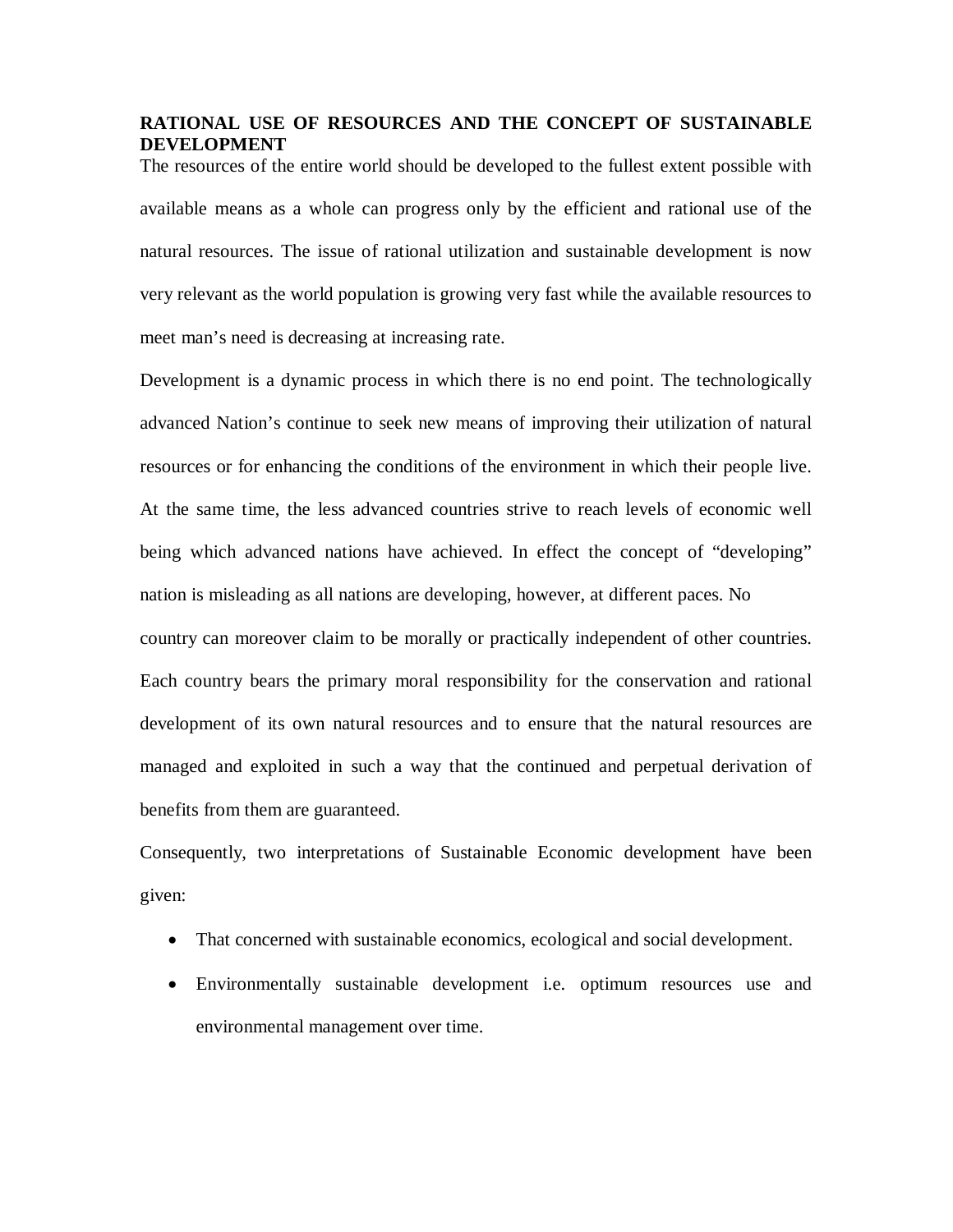The concept of sustained development applies, to a resource which is to be used for, the production of all desired products in perpetuity. For example the management of the country's scars and marine resources to ensure the production of fishes and other marine life or the guarantee of the exploration of the country's mineral resources.

Human race in the quest for economic development and improvement of their condition of living must come to terms with the realities of resources limitation and the carrying capacity of the ecosystem and must take account of the needs for future generations.

The first interpretation which is wider in scope and highly normative view of Sustainable Development (SD) was endorsed by the World Commission on Environment and Development (UNCED) (1987). It defined SD as "development that meets the needs of the present without compromising the ability of future generation to meet their own needs. This is the view adopted by the Rio declaration of 1992 by the United Nation Conference on Environment Development (UNCED) and World Conservation strategy.

# **THE CONCEPT OF SUSTAINABLE DEVELOPMENT AND ITS IMPLICATIONS**

## **Rational use of resource and the concept of sustainable development**

The resources of the entire world should be developed to the fullest extent possible with available means. Mankind as a whole can progress only by the efficient and rational use of the natural resources. The issue of rational utilization and sustainable development is very relevant now that the world population is growing very fast while the available resource to meet man's need is decreasing at increasing rate.

Development is dynamic process in which there is no end point. The technologically advanced nations continue to seek new means of improving their utilization of natural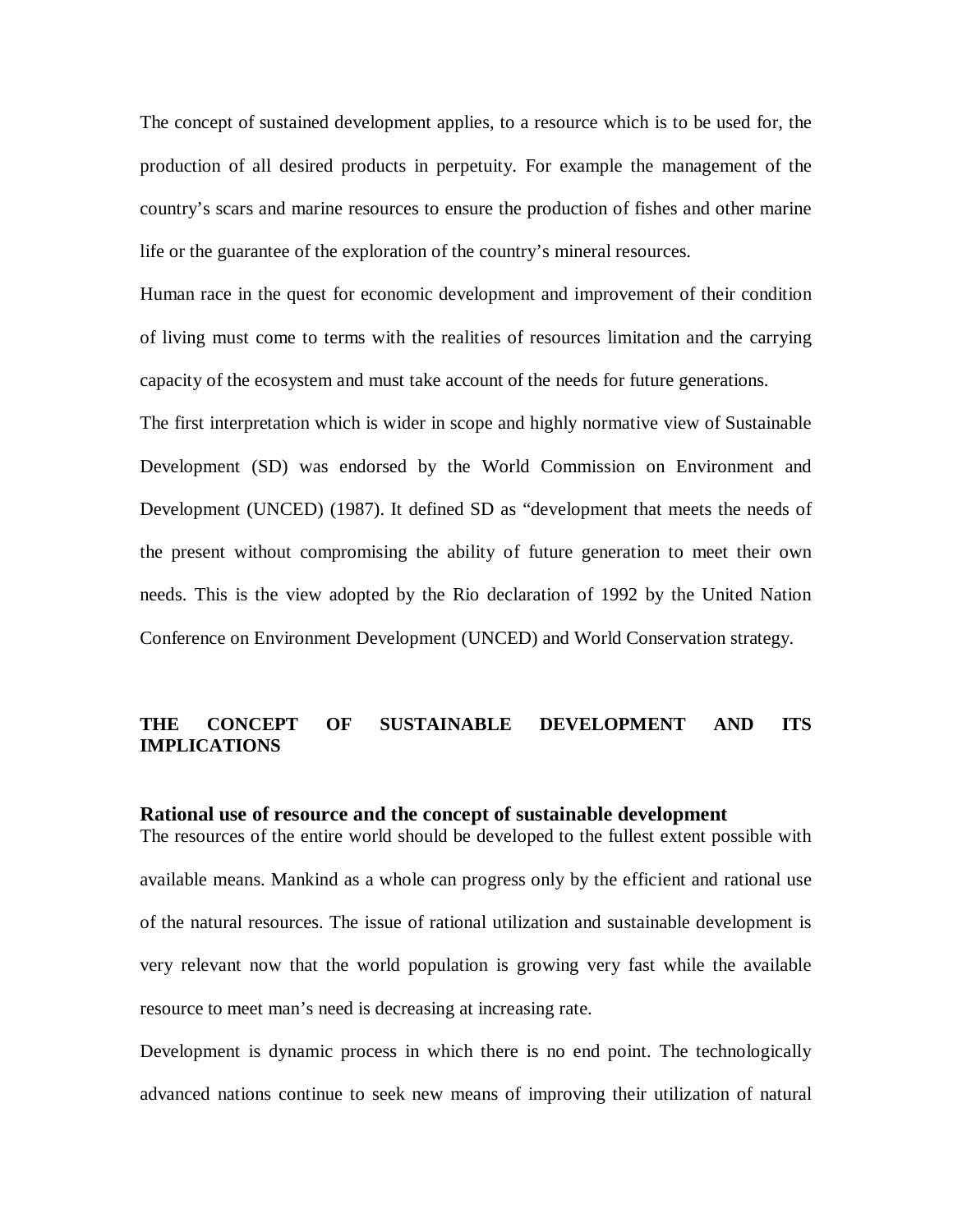resource or for enhancing the conditions of the environment in which their people live. At the same time the less advanced countries strive to reach level of economic well -being which advanced nations have achieved. In effect the concept of 'developing' nation is misleading as all nations are developing, however, at different paces. No country can moreover claim to be morally or practically independent of other countries. Each country bear the primary moral responsibility for the conservation and rational development of its own natural resources and to ensure that the natural resources are managed and exploited in such way that the continued and perpetual derivation of benefit from them are guaranteed.

**Developed countries**: refers to industrialized countries characterized by a population that has realized a high standard of living, good health and long life expectancy.

**Developing countries**: are countries that have started to industrialized but that still contain large segment of population live under pre-industrialized conditions.

**Less Developed countries**: are characterized by low level of industrialization, poor health care and low life expectancy.

Two interpretation of Economic Development have been given.

- That concerned with sustainable economics, ecological and social development.
- Environmental sustainable development i.e. optimum resources use and environmental management over time.

The first interpretation which is wider in scope and highly normative view of Sustainable Development (SD) was endorsed by the World Commission on Environment and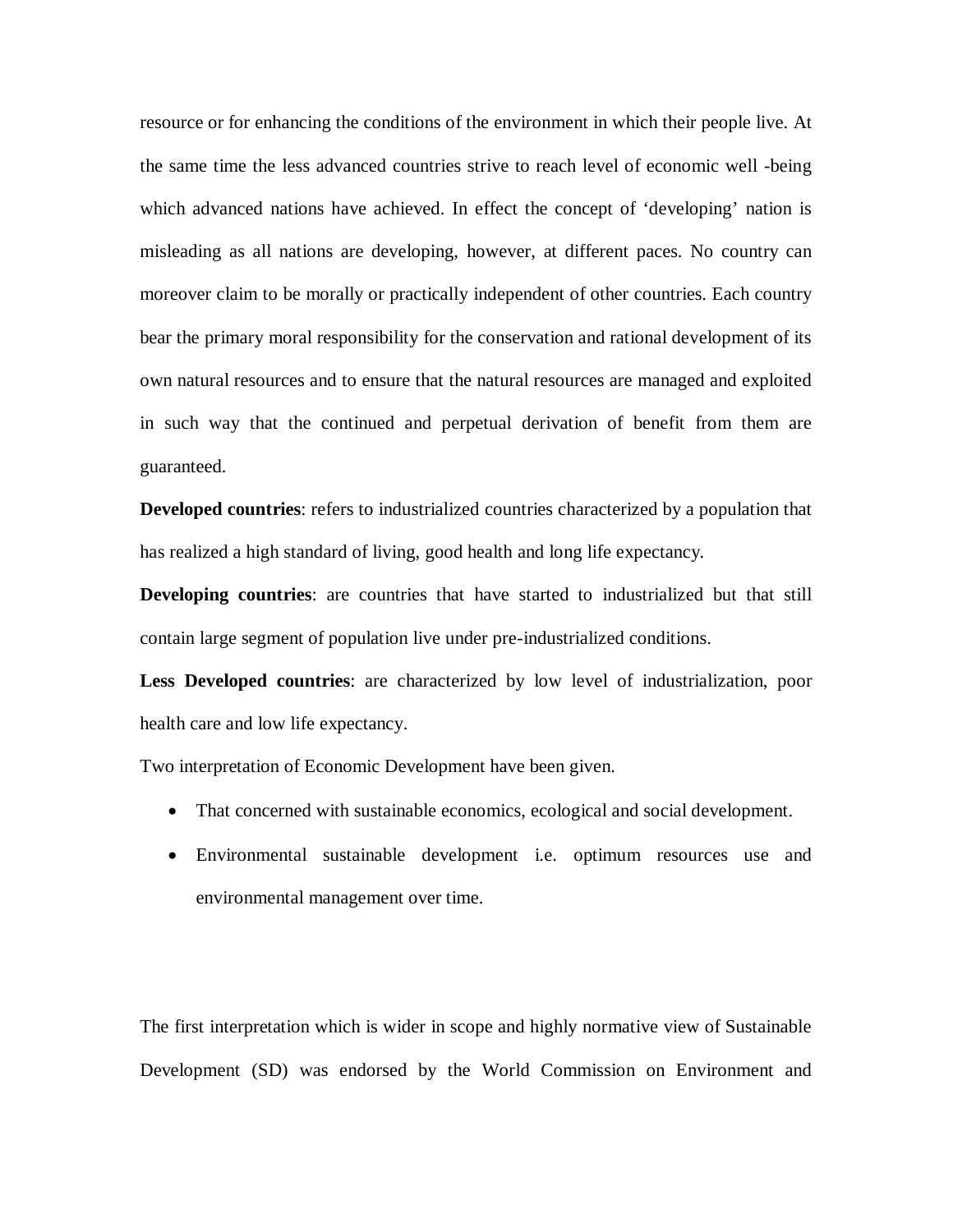Development (WCED) (1987). It defined SD as **"development that meets the needs of the present without compromising the ability of future generation to meet their needs"**. This is the view adopted by the Rio declaration of 1992 by the United Nation Conference on Environment Development (UNCED) and World Conservation Strategy.

## **Definition**

Sustainable development as a concept and development paradigm for lasting progress was originally defined by the World Commission on Environment and Development (WCED) to mean **"development that meets the needs of the present generation without compromising the ability of future generations to meet their own needs"** (WCED, 1987). The Commission further added that "this concept does not imply limits not absolute limits but limitations imposed by the present state of technology and social organization on environmental resources and by the ability of the biosphere to absorb the effects of human activities." This definition implies that sustainable development involves policies, strategies and programmes that do not make it more difficult for the development process to be continued by future generations than it is for present generations. It would appear that this definition emphasizes the objectives to he achieved rather than explicitly defining sustainable development.

The United Nations Environment Programme (UNEP, 1992) argues that the WCED (1987) definitions of sustainable development have been criticized as ambiguous and confusing because "development," "sustainable growth," and "sustainable use" have been used interchangeably even though they do not have the same meaning. "Sustainable growth" is regarded as contradictory in that nothing physical can grow indefinitely, while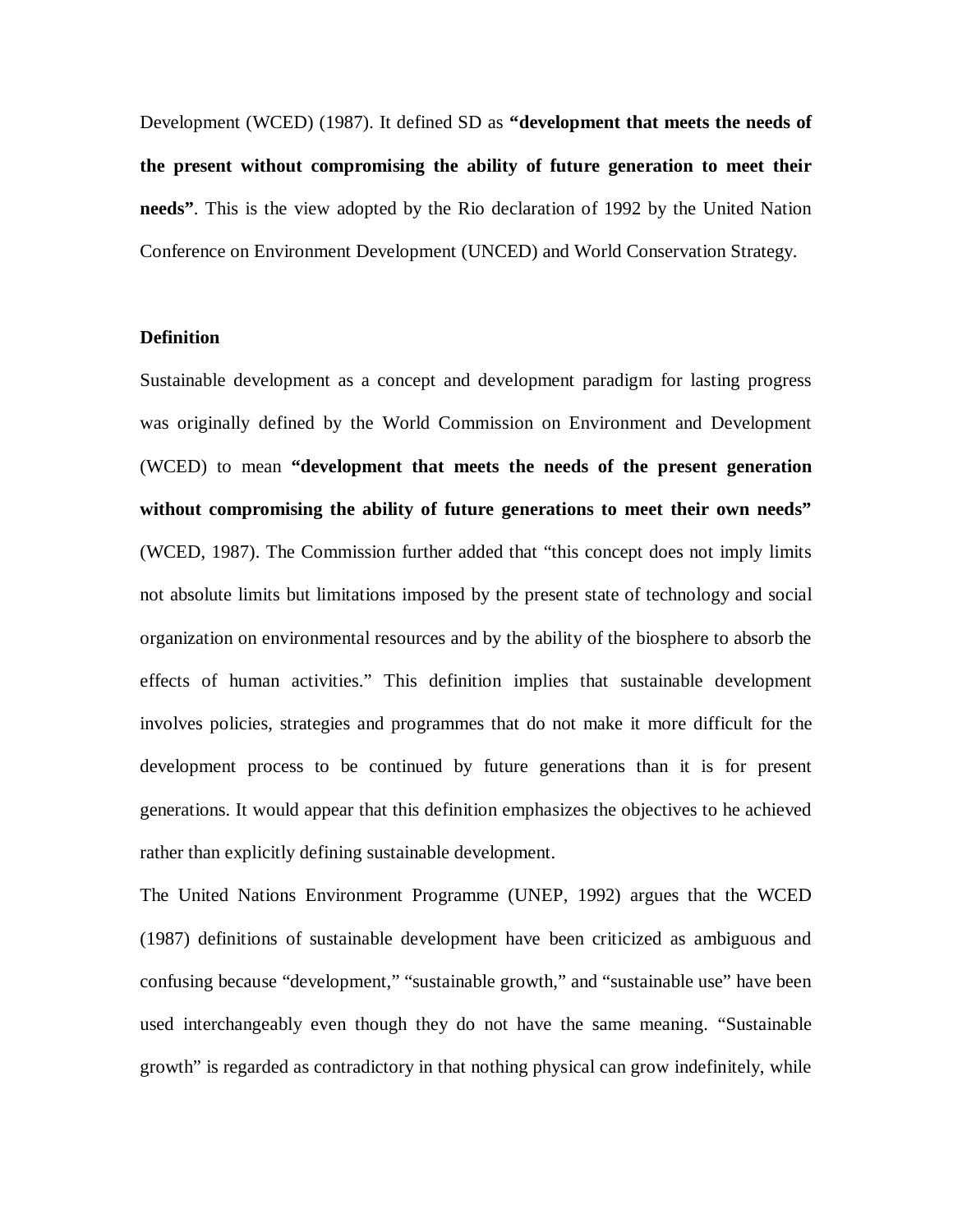"sustainable use" is applicable only to renewable resources in terms of "using them at rates within the capacity for renewability." Based on these arguments, UNEP (1992) put forward the following relevant definitions:

- Sustainable development means improving the quality of human life while living within the carrying capacity of supporting ecosystems.
- Sustainable economy is the product of sustainable development it maintains its natural resource base and it can continue to develop by adapting to changing circumstances and through improvements in knowledge organization, technical efficiency and wisdom.
- Sustainable living indicates the lifestyle of an individual who feels the obligation to care for nature and for every human individual and who acts accordingly.

Sustainable development has been defined as consisting of policies, strategies, plans, production systems and technologies used in executing projects and programmes aimed at satisfying real human needs in perpetuity while maintaining environmental quality, biodiversity, the resilience of ecosystems, and the welfare of all organisms by integrating conservation, management and rational utilization of resources at individual, institutional, community, national, regional and global levels. Conservation here, according to Jacobs (1988), is an indispensable part of a wide field known as "the wise utilization of natural resources" aiming at utilization ad infinitum. It aims at (a) maintaining essential ecological processes and life-support systems, (b) preserving genetic diversity, and (c) ensuring the sustainable utilization of species and ecosystems.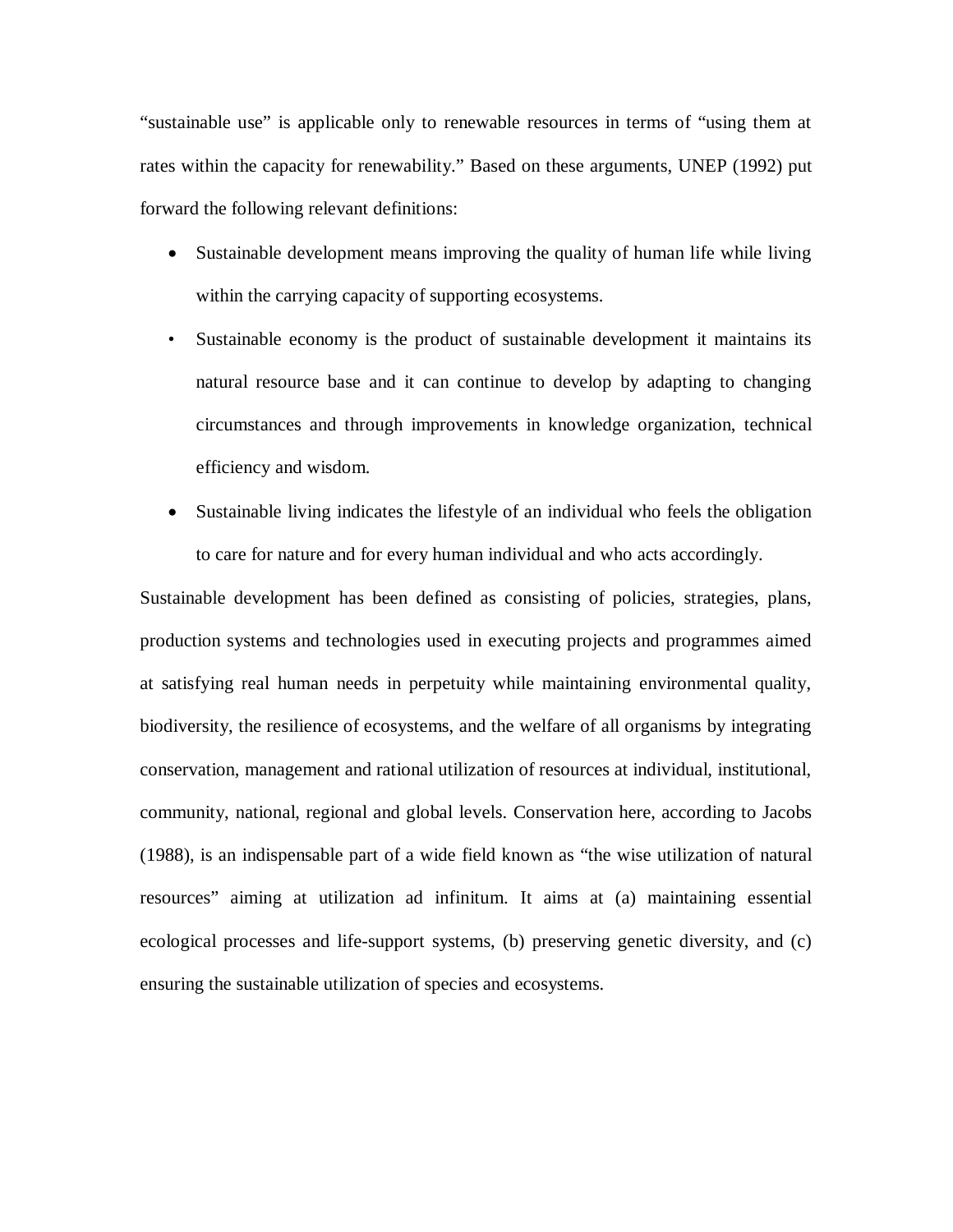## **Requirements of Sustainable Development**

Requirements for sustainable development, according to WCED (1987) include:

- 1. a political system that secures effective citizen participation,
- 2. an economic system that is able to generate surpluses and technical knowledge on a self-reliant basis,
- 3. a social system that provides for solutions for tensions arising from disharmonious development,
- 4. a production system that respects the obligation to preserve the ecological base for development,
- 5. a technological system that can search continuously for new solutions,
- 6. an international system that fosters sustainable patterns of trade and finance, and an administrative system that is flexible and has the capacity for self-correction.

Nine principles of Sustainable development have been enunciated by (IUCN/

## UNEP/WWF, 1991)

- i. Respect and care for the community of life.
- ii. Improve the quality of human life.
- iii. Conserve the earth's vitality and diversity.
- iv. Minimize the depletion of non-renewable resources.
- v. Keep within the earth's carrying capacity.
- vi. Change personal attitudes and practices.
- vii. Enable communities to care for their own environments.
- viii. Provide a national framework for integration, development, and conservation.
- ix. Create a global alliance.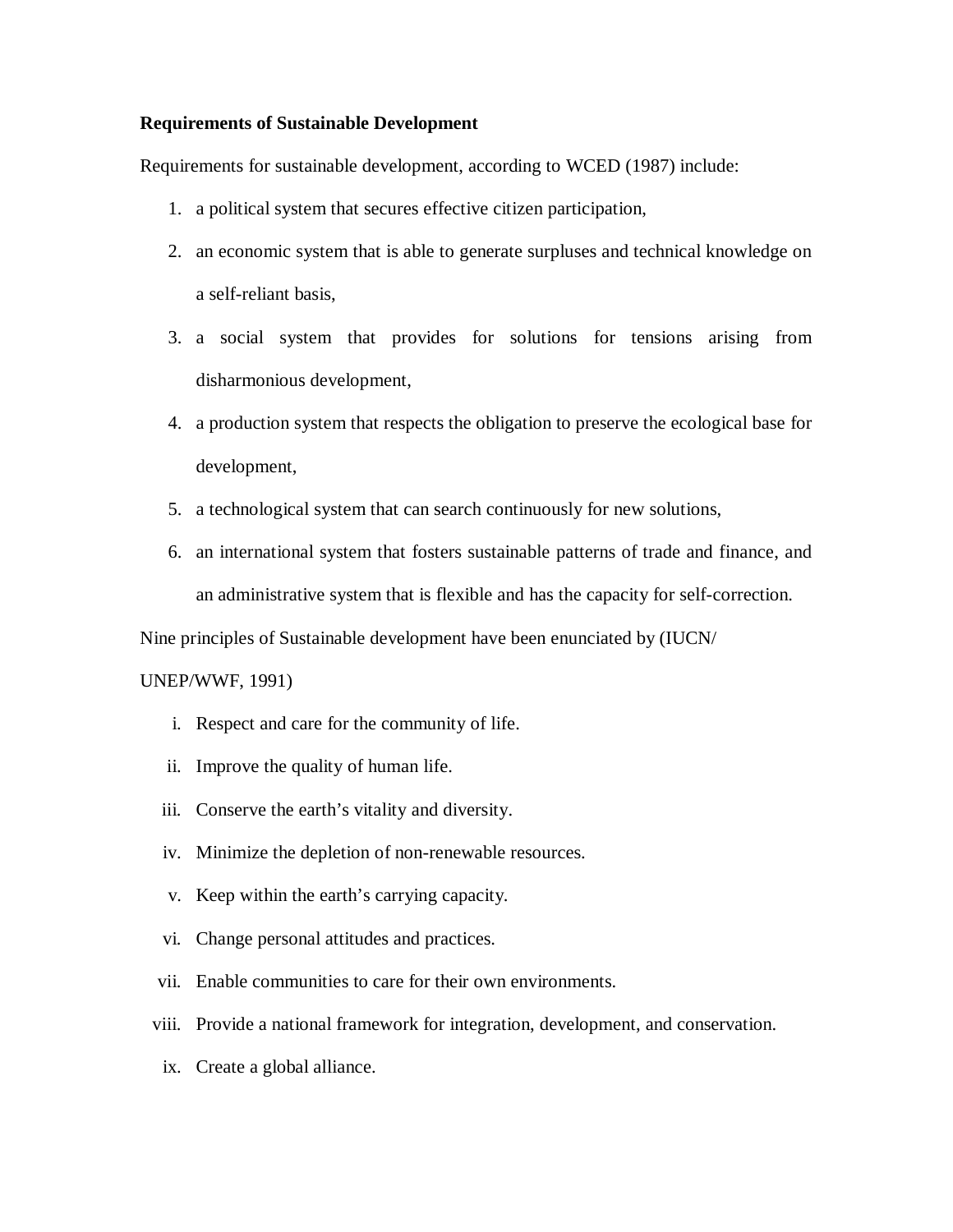It is obvious from the above that sustainable development not only entails the embodiment of environmental concerns in development activities and technology use but also necessitates changes in attitudes, behaviour, philosophy, moral and ethical values, religious practices, and relationships among human beings and between humans on the one hand and organisms or things on the other at the local, national, regional and global levels.

#### **Implications and Challenges in Sustainable Development**

In addition to the above requirements for sustainable development, there are several implications of the sustainable development paradigm that pose serious challenges for mankind now and in the future. Some of these implications and challenges include the following:

i. According to Pearce *et al*. (1990), a key prerequisite for sustainability is maintaining the constancy of the stock of natural resources and environmental quality. But because this condition has already been breached, in that the environment in many situations has become degraded by human activities, the problem of maintaining the constancy of the capital stock is not one of stopping further environmental degradation but undoubtedly one of enhancing the environment. The implications of this are addressed from different viewpoints by the Brundtland Report (WCED 1987), which stipulates that sustainable development requires non-depletion of the natural capital stock as indicated in the World Conservation Strategy (IUCN/ UNEP/WWF, 1980). WCED (1987) insists that, if needs are to be met on a sustainable basis, the earth's natural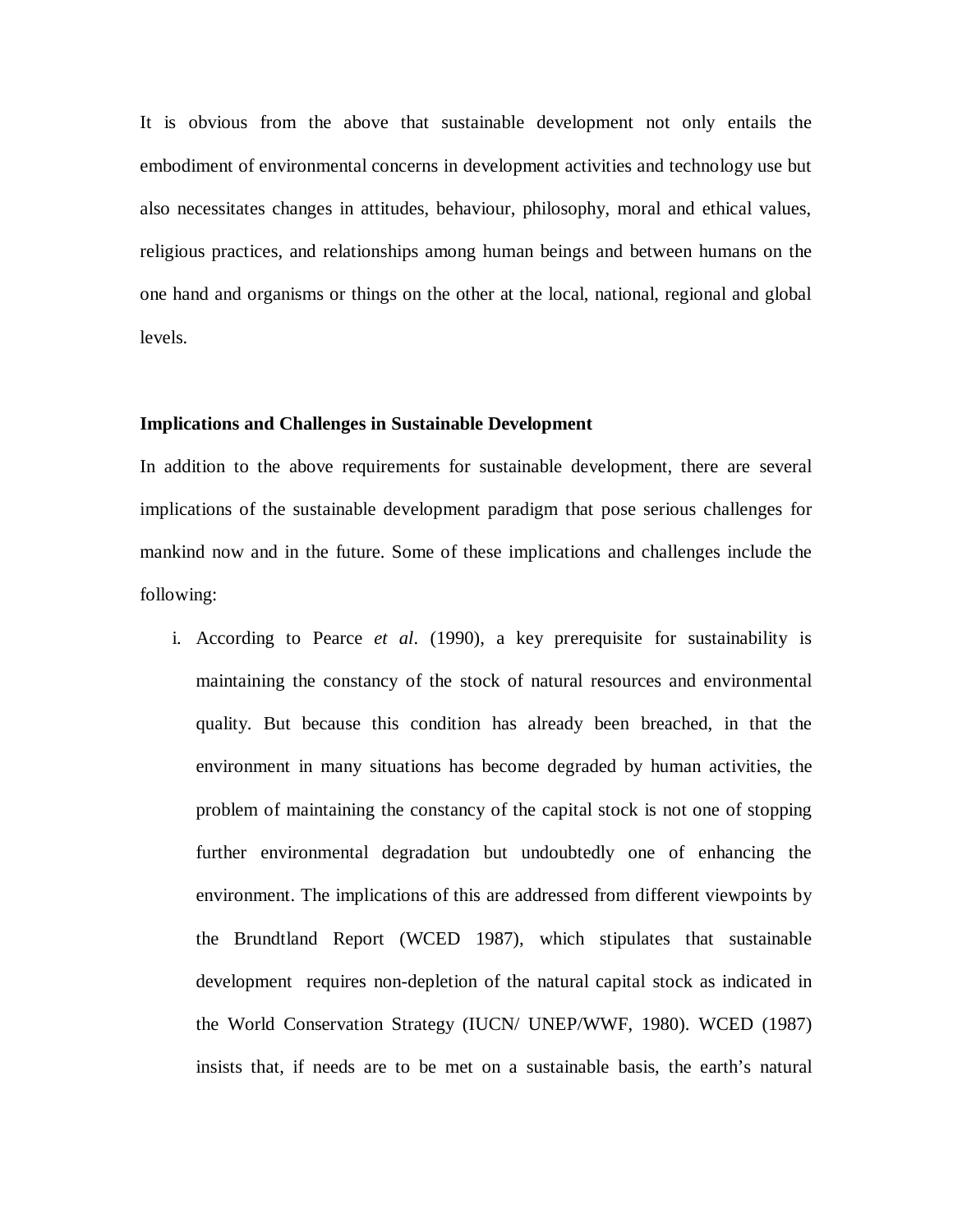resources have to be both conserved and enhanced. Reasons for conserving the natural capital include moral obligation and the supposed mutual interdependence of development and natural capital conservation.

- ii. Goodland (1991), presents very convincing and undeniable evidence to conclude that the limits of growth in which the earth function as a source of inputs and sink for waste products have been reached and that options for ensuring sustainability in future are running out. Evidence for this conclusion includes: (a) over 80 per cent of the earth's net primary productivity is already being consumed to meet humans' food and other needs while population increasing, (b) global warming owing to increasing levels of carbon dioxide is already producing adverse climatic effects that threaten humans and various ecosystems, (e) ozone depletion is taking place owing to increasing levels of greenhouse gases (methane, CFCs and nitrous oxide), which are eating up the protective ozone layer with adverse consequences for humans and other living things, (d) land degradation and loss of' soil fertility and productivity make it difficult to produce enough food, feed and fibre for rising populations of humans and animals, and (e) biodiversity has been lost with increasing deforestation, especially in species rich tropical ecosystems, with loss of species estimated at 500 per annum.
- iii. Daly (1991), notes that the human economy has passed from an era in which human-made was the limiting factor to an economic development era in which increasingly scarce natural capital has become the limiting factor recommends that priority should be given to "qualitative development" based on more efficient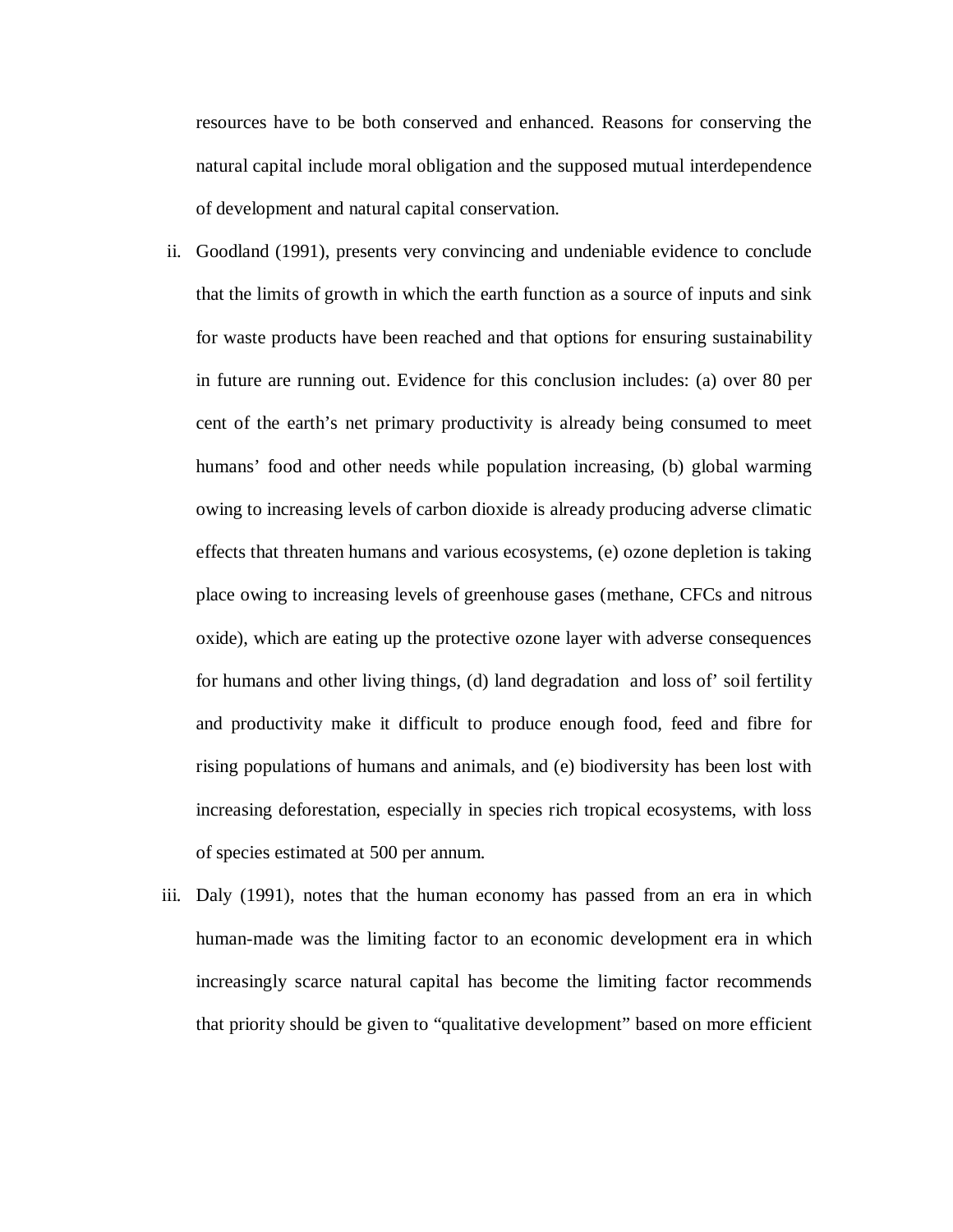use of energy and natural resources an increase in end-use efficiency of the product through recycling, and the reduction of waste and pollutants.

iv. Tinbergen and Hueting (1991), as well as Serafy (l99l consider equity issues, sustainability constraints under low rates of economic growth, uneven/varying population growth rates and the effects of North-South trade on the environment and development in the South. Doubts are raised about the soundness of some WCED (1987) equity considerations in economic growth and the strategies aimed at increasing economic growth and development in developing countries going pari passu with lower non-increasing growth rates in developed countries in order to ensure that developing countries achieve higher per capita income and alleviation of poverty in order to narrow the gap between the rich and the poor countries. The fallacy in this is that, because growth in developed countries has naturally acquired momentum, it is very likely that rate will continue to rise rather than decrease. Moreover, the intended objective can be achieved only if the developed countries transfer the resources needed to redress negative effects of richer countries arrested growth to the developing countries, thereby reducing poverty.

It is observed that the time-horizon of development should be taken into account, for some obvious reasons. First, sustainable development usually aims at a long-term timeframe of several generations, but politicians and policy makers plan on short-term timeframes of four to five years. Secondly, sustainable development that involves many generations or centuries cannot go on indefinitely where both population and per capita use of the earth's finite resources grow significantly. Even where population and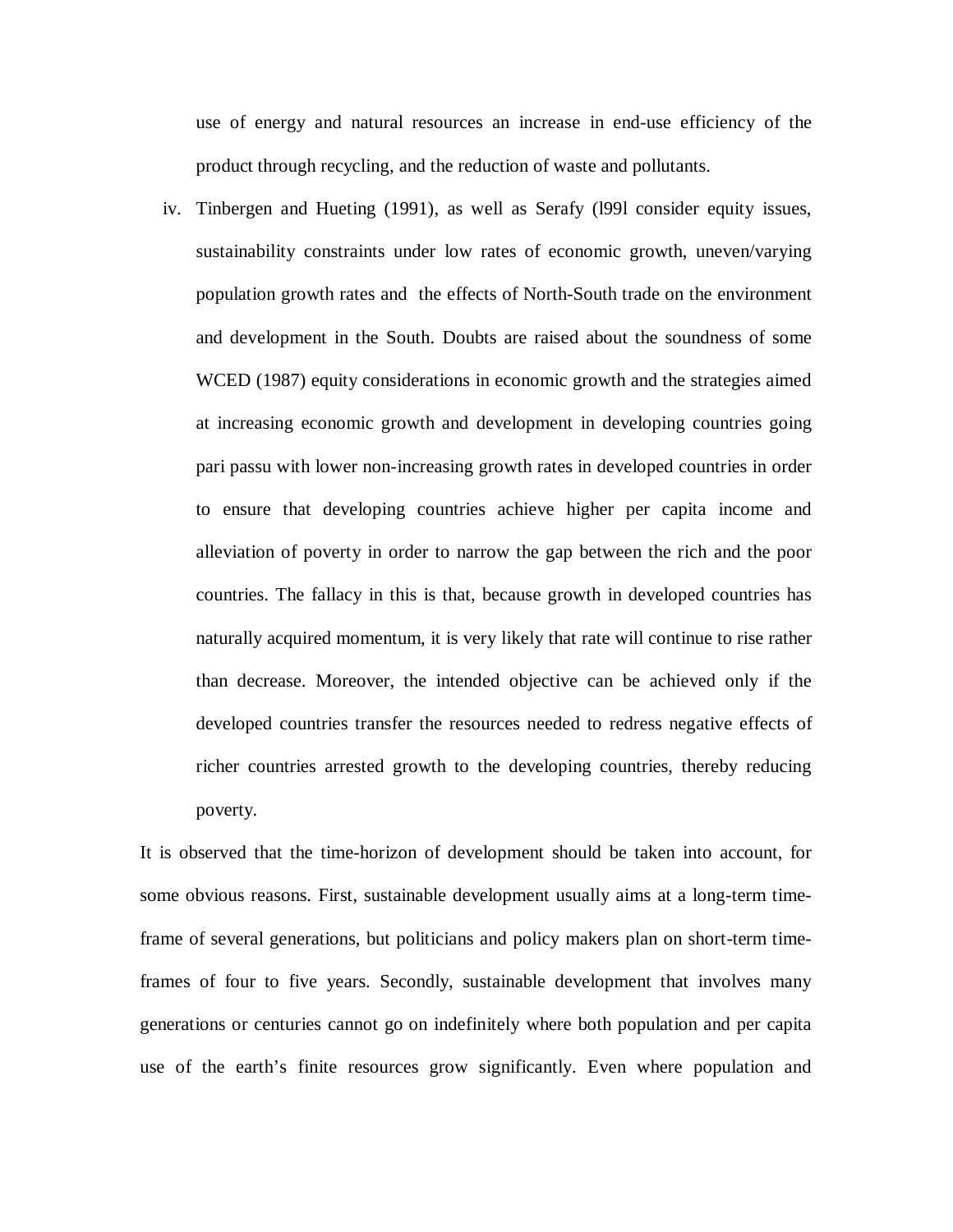economic activities remain static, the accumulation of pollutants and waste will continue to increase with the growth of entropy beyond nature's capacity for self-repair.

The principle of the free market mechanism as a way of creating certain optimal conditions has not often yielded the expected results in sustainable development because the blessings of free trade have associated with (a) production pollution arising from the production process, (b) consumption pollution, which is the indirect effect of pollution produced by consumers in enjoying goods and services, and (c) negative impacts on the environment of the production process. Sustainable development cannot be achieved in a world where developed countries with higher technical skills for producing a wide range of technology selfishly focus on consumer goods and services instead of focusing on more basic improvements in using the worlds resources to the benefit of the poor. Furthermore, sustainability cannot be achieved and inequalities eliminated through the trickle-down process from the developed countries unless the increasing ability to use resources more efficiently and to reduce waste and pollution is used to assist less fortunate people who cannot provide the minimum level of basic needs.

Liberalization and an increase in North-South trade and aid cooperation have not significantly contributed to equity and sustainable development, especially when the poor developing countries are tempted to exhaust their valuable natural reserves at lower prices in order to feed the trend-setting and unsustainable consumption patterns of the North in return for consumer goods and machinery. Such trade involves the depletion of natural resources by the sale of non-renewable minerals and harvests from soils, forests, and oceans, and the soils being increasingly used as the dumping sites of undesirable waste. Related to this is the fact that aid to developing countries to develop the same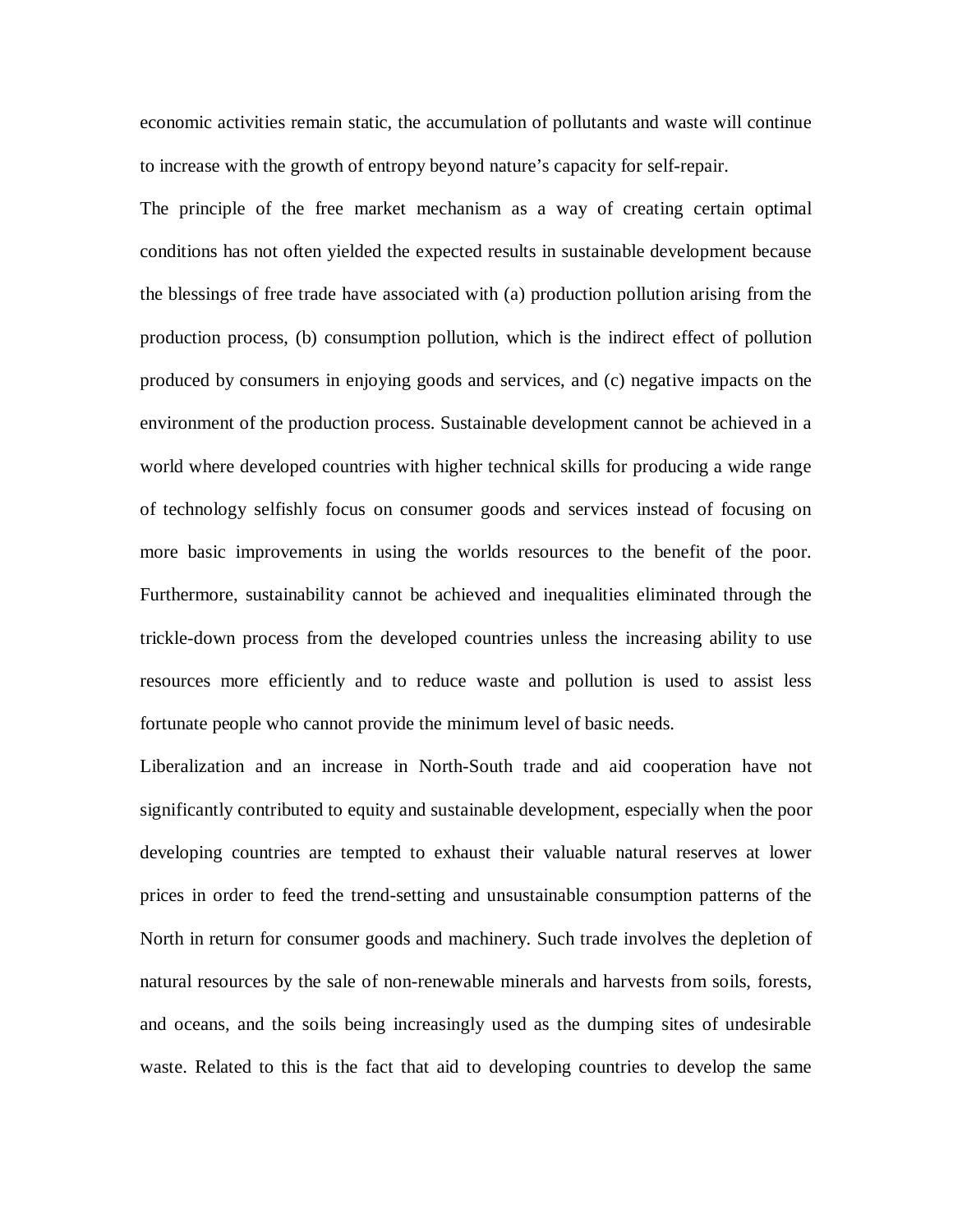technologies that degrade the environment and cause the same pattern of polluting consumption as in the West cannot contribute to sustainable development.

Droste and Dogse (1991) observe that investments in education, science and technology contribute to human welfare and the decisions surrounding them are also often contributors to environmental problems. Examples include:

- Investments in short-term income-generating activities such as deforestation, intensive agriculture, and plantations without concomitant investments in soil conservation and protection measures.
- Spending more money on combating pollution or on remedial measures than would be needed for preventive measures.
- The use of subsidies, trade barriers and various production technologies (including biotechnology) in the developed countries to produce surpluses that undermine the production of farmers in developing countries, making it difficult for the latter to compete or even ensure access to the inputs needed.

Constanza (1991) maintains that to achieve global sustainability, it is necessary to switch from the concept of ecological and economic goals being in conflict to one of economic system being dependent on ecological life-support systems and also to incorporate it into our thinking and actions at a very basic level. In ether words, human beings must realize that:

(a) Humans are only part of the subsystem in both local and global ecosystems.

(b) Sustainability is a relationship between dynamic human economic systems and larger but normally slower—changing ecological systems in which human life can continue indefinitely, human cultures can develop, but the effects of human activities must remain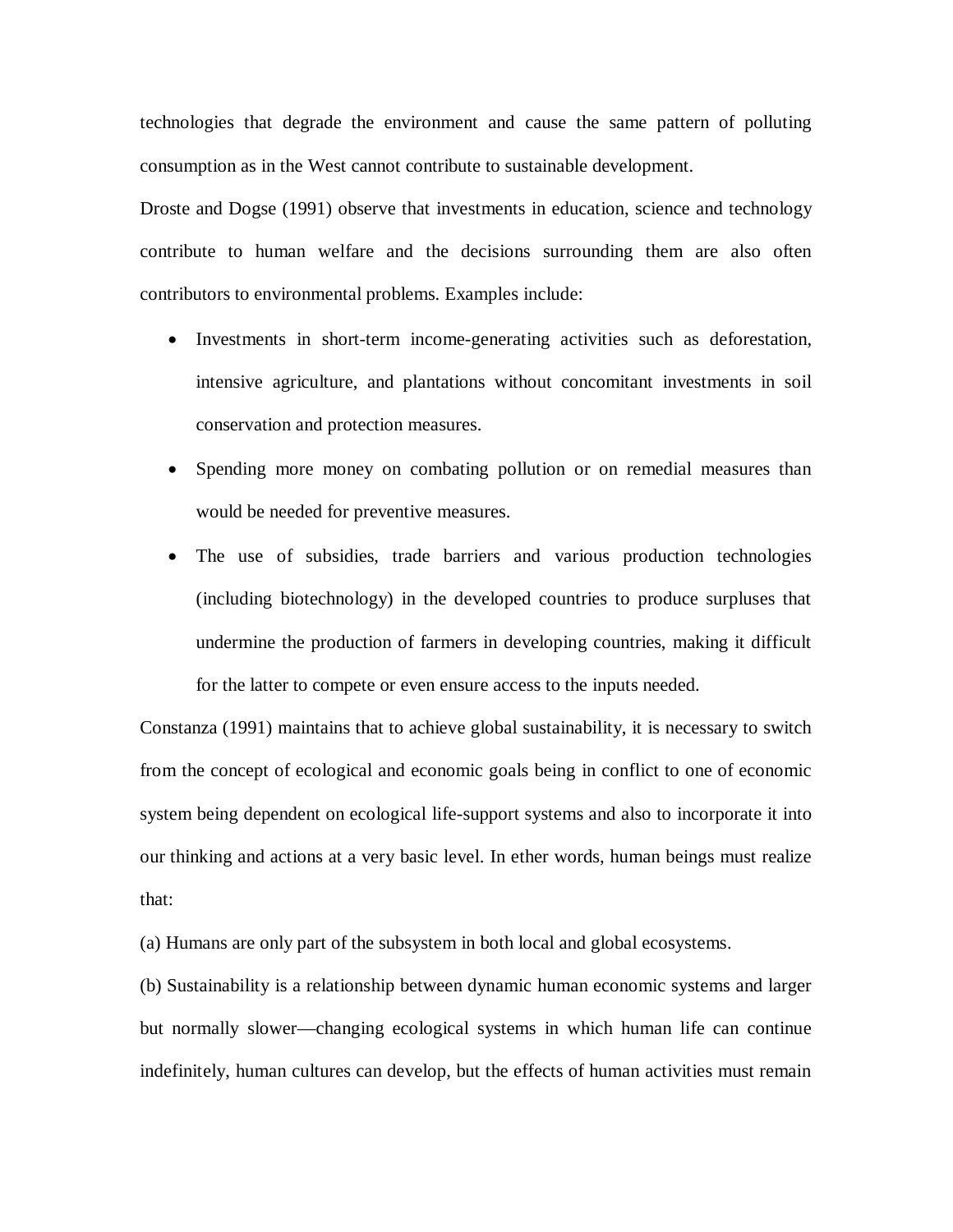within bounds, so as not to destroy the diversity, complexity, and function of the ecological life-support system.

It is necessary that the idea of economics being in conflict with ecology be replaced by one of the integration of conventional economics and conventional ecology into ecological economics. There is also a need to ensure continued adequate investment in natural capital and in finding ways of limiting physical growth so as to encourage development with an emphasis on qualitative improvement.

The above survey of the implications of sustainable development is necessary because it emphasizes that the problem is not mainly one of having a better definition of what sustainable development is. The main issue or critical factor is how to rehabilitate the natural resource base and repair the damage already done while not contributing to making things worse by continuing unsustainable living - locally, nationally, regionally, or globally. In this regard, it is also obvious that the greatest challenge is how to engender a transition that is steady, continuous and on an even keel in all sectors at individual, community, national, regional, and global levels.

#### **The concept of Economic Development and Sustainable Development**

Economic development implies activities or processes whose end products are general increase in production and wealth, which in turns, reflects in general improvement in the quality of living standard of the populace. Economic development is therefore, desirable process. However, various by-products of economic development such as urbanization and industrialization with attendant production of industrial wastes, noxious assess, refuse and other solid wastes, raw domestic sewage, crude oil spillage and pollution and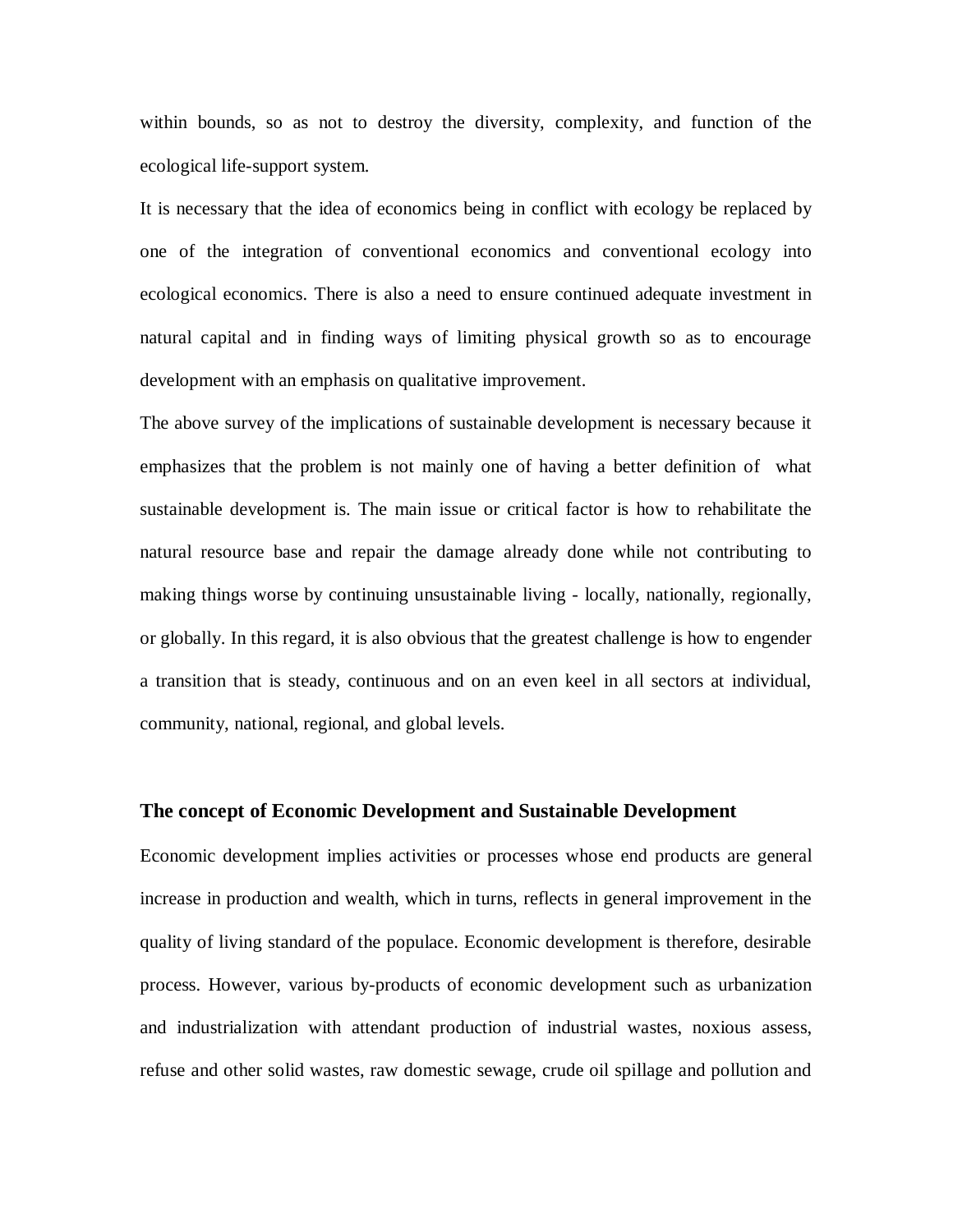agricultural pollutants cause serious reduction in environmental quality. These also affect health well being of the people and hence productivity.

Sustainable development is a process in which the exploitation of resources, the direction of investment, the orientation of technological development and institutional changes are all in harmony and enhance both current and future potentials to meet human needs and aspiration. Sustainable development is an approach that combine the developmental needs and aspiration of the present without compromising the ability of the future, while also maintaining ecological integrity. The concept of sustainable development has been repeatedly emphasized since 1960s. This involves discussion of the relationships between people resource, environment and development. The theme of such discussion has been the need for the present generation to be able to account for the needs of future generation without depleting the present limited resources. The need for sustainable development has also been endorsed by the World Commission on Environment and development since 1987.

Sustainable development required that current practices should not diminish future possibility to maintain or improve living standard. It does not necessarily however, mean the preservation of current stock of natural nor does it place artificial limit on economic growth, provided such growth is both economically and environmentally sustainable. Economic system should however be pursued in such way as to maintain or improve the resources and environmental base so that future generations can live as well or better than we do.

The maintenance of sustainable development is by no means an easy task because of prevailing environmental degradation associated with such economic projects. There is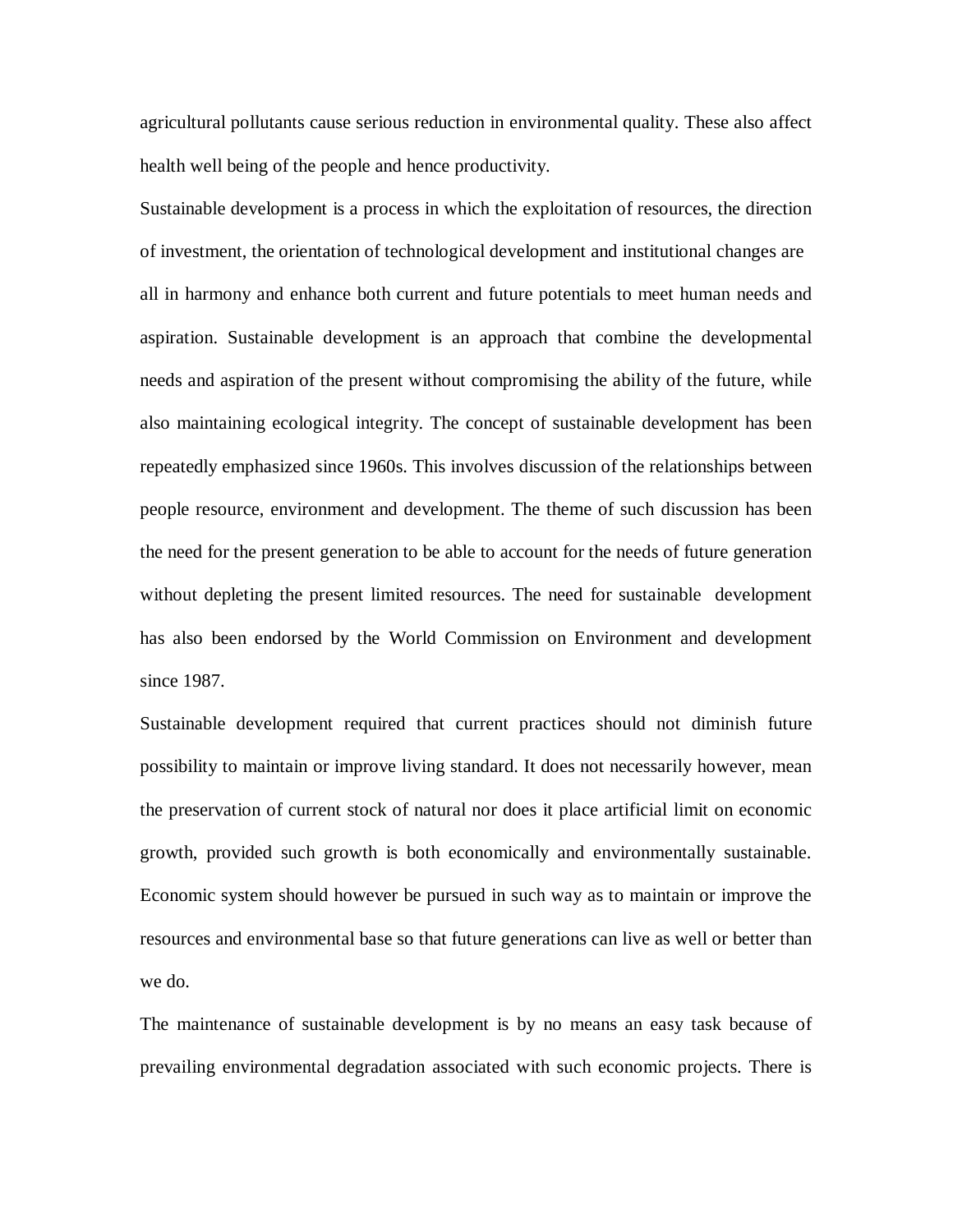therefore for rational and careful planning in the implementation of development projects. Globally, the economy will need to be restructured and unless each national government takes the issue of sustainable future resources very seriously and a central concern in planning development projects, there will continue to be deterioration of the environment.

Development means different things to different people whichever the case, a developed society will include one in which real per capita income rises over time, where there is continuous improvement in knowledge and health as measured by indices such as literacy level and life expectancy. Also it will include human freedom. Consequently, a high income country with no democracy may not qualify as a developed nation.

SD can thus simply mean development that sustain over time and a priori condition is that next generation should not be worse of, thus leaving them with stock of capital assets that provide them with the capability to generate at least as much as is achieved by the present generation.

Capital stock refers to:

(a) Man-made capital

(b) Knowledge and skill capital (human capital)

(c) Environmental capital or natural capital

Natural resources as comprising natural capital stock of the economy have potential to contribute to economic productivity and welfare. This is directly related to the services and quality of the assets over time.

It can be argued that it is being justified to run down any part of the capital stock as long as the benefit accrued to the overall capital. For example, deforestation may be justified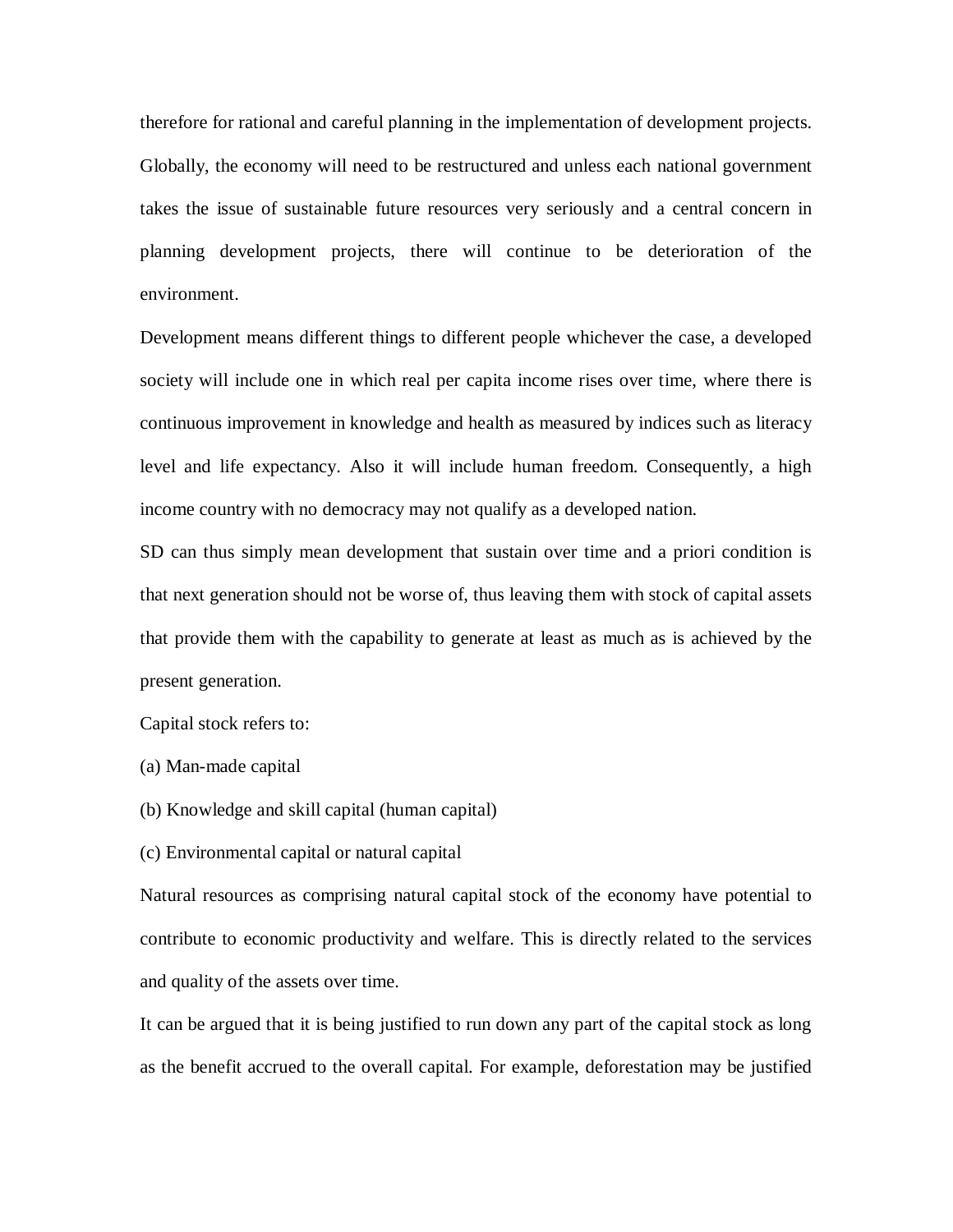provided the proceeds from environmental degradation are invested in other forms of development. This is not a viable reason for deforestation especially on critical and sensitive terrain, irreversible loss of natural capital stock is not justified even when it results in capital formation elsewhere in the economy.

The cost-benefit rule cautions against running down environmental capital unless the benefit overweight the cost. This cost-benefit rule in sustainability concept is called WEAK SUSTAINABILITY". Weak sustainability proposes that it is acceptable to run down environmental capital if other forms of capital are built up instead. From sustainable development point of view, this argument is not feasible and it is not acceptable to run down environmental capital. Moreover, it is necessary to protect tile natural capital for the following reasons.

- 1. Uncertainty: The consequent of running down natural capital is not known due to ignorance of the workings of the complex ecosystem.
- 2. Irreversibility: Some of the consequences of running down natural capital such as extinction, global climatic change, depletion of ozone layer are not reversible.
- 3. Life Support: Some ecological assets serve life support functions and have no man-made substitutes.
- 4. Loss of Aversion: Many people feel a natural right to their existing natural endowment and cannot think of loosing them.

Practice QUESTION: Discuss tile concept of weak sustainability and it validity in natural resources management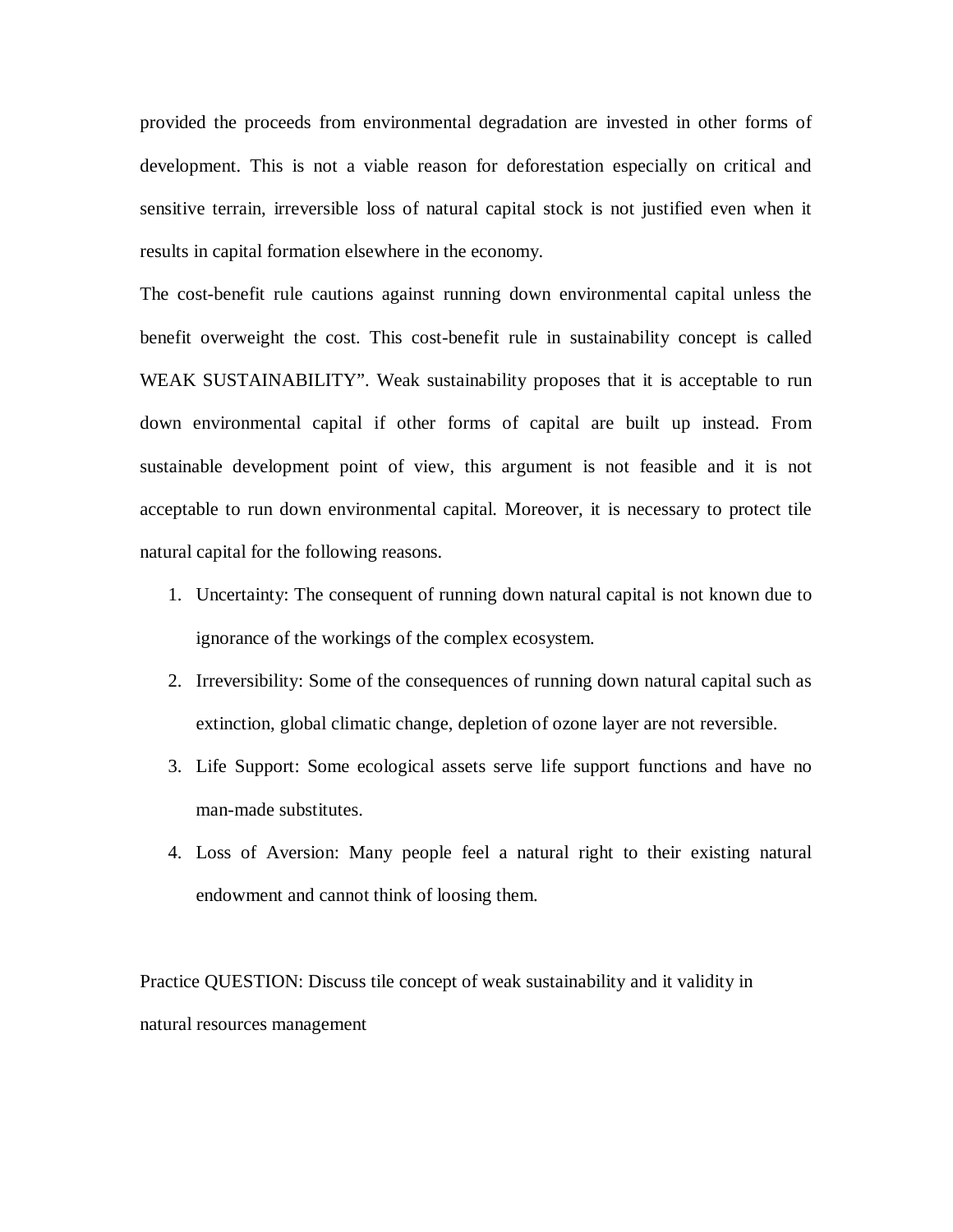## **POPULATION AND PRESSURE ON RESOURCE UTILIZATION**

Estimates of world's population before 1650 Ad were at best a vague reconstruction. Population estimate during this time was based mainly on calculation of individual locality culture. The picture of the world population before 1650 was that of a slow growth rate resulting from high infant mortality and low longevity. The advent of scientific medicine alters this trend. Durand (I 967), moreover, suggested that the structure of agricultural improvement in the  $16<sup>th</sup>$  and  $17<sup>th</sup>$  centuries provided the potentials for considerable population expansion. In the same way, the improvement in nutrition in the  $18<sup>th</sup>$  century was considered responsible for the decline in infectious diseases.

In 1987, the world population was estimated at 5 billions with a growth rate of 1.7 % per annum. This is projected to reach 6 billion at the end of the century. However, the world's population is unevenly distributed.

By the end of  $19<sup>th</sup>$  century, the dichotomy in demographic processes between developed countries (DCs) and less developed countries (LDCs) was very apparent. While there is rapid rate of urbanization in DCs, birth control in LDC's are beginning to reduce fertility level. Growth rate in DCs have virtually stabilized.

**Developed Countries**: refers to industrialized countries characterized by a population that has realized a high standard of living, good health and long life expectancy.

**Developing Countries**: are countries that have started to industrialized hut that still contain large segment of population that live under pre-industrialized conditions.

**Less Developed Countries**: are characterized by low level of industrialization, poor health care and low life expectancy.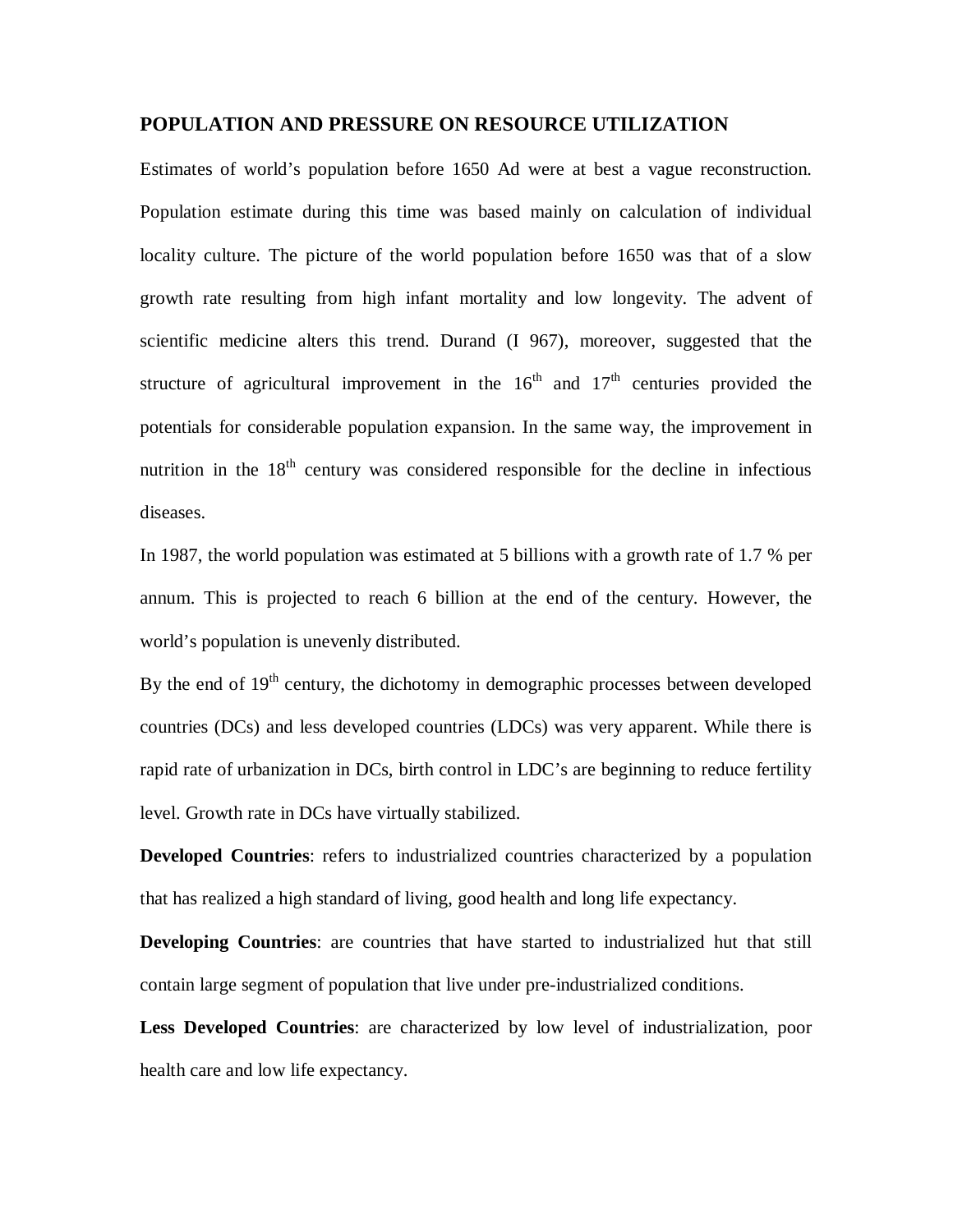Population growth rate is consistent with the magnitude of resource base, as a result, the trend in population growth is a reflection of the use of energy; hence, distinction between DCs and LDCs. While DCs have access to technology and consequently access to resources beyond those which are physically present in their territory and which are necessary to sustain their life. In the LDCs, emphasis is on the provision of necessities such as food, shelter and employment. Based on the distinction between the DCs and LDCs, in relation to resources availability and technological growth vis-á-vis population growth, five types of regional classification of population resource relationship can be identified.

- 1. Type A The United State type
- 2. Type B The European type
- 3. Type C The Egyptian type
- 4. Type D The Brazilian type
- 5. Type E The Arctic desert type

The common denominator in all the groups is the role of technology  $-$  i.e. the degree of mechanical and electronic technology backed up by manpower. In addition to the role of technology as a creator of resources, it also has power to destroy resources if misapplied. Nevertheless, technology increases the chances of minimizing or averting economic and ecological disaster.

**Type A:** This constitutes technological source area, where research, invention and development are at a high level. This group is characterized by:

a. Low to moderate sized population relative to other nations.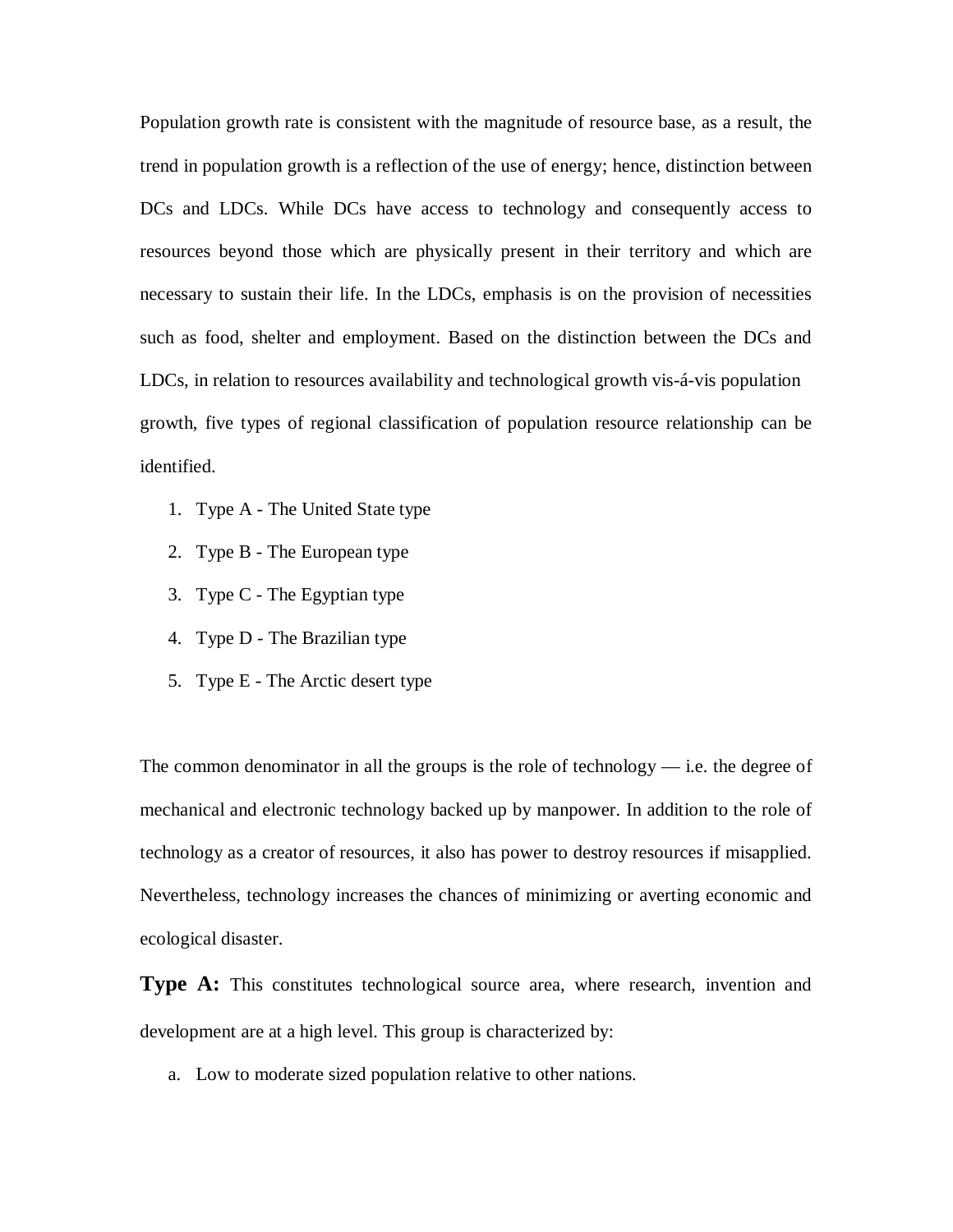b. High technology which enhances access by the people to resources posterity and enabling their purchase from other countries what they lack.

The high level of material wealth was at the expense of environmental damage. As a result, there is now a great awareness and high public demand for high quality of the environment. Examples of countries in this category are the USA, Canada, New Zealand, Australia, USSR and South Africa.

**TYPE B:** This is also a technological source area. The population is high both in absolute number and in density. The countries are smaller and the resource bases are less abundant, hence no room for trial-and-error as in type A category. Consequently, they are more conservative in resource use. They rely on international exchange to ensure material support and thus trading with the LDCs and between themselves e.g. European common market. Examples of countries in this category are the European countries, Japan and Israel.

**TYPE C:** This group comprises countries with large resource base but is deficient in technological base. They are characterized by low population hence no pressure on the resource except in urban areas. Improved technology will enhance their upgrading to type A category. Continued absence of technology will however worsen the situation. One of the hindrances to economic development is that the control of exploitation of their resource is by foreign interest which makes them depend on world prices which they do not have control over and may not be in their interest. Three sub-regions within this category are distinguished e.g. Nigeria, Egypt and Philippines.

**TYPE D:** This is the most unfortunate group. Members of the group are characterized by low resource base, deficiency of technology and high population pressure. There is no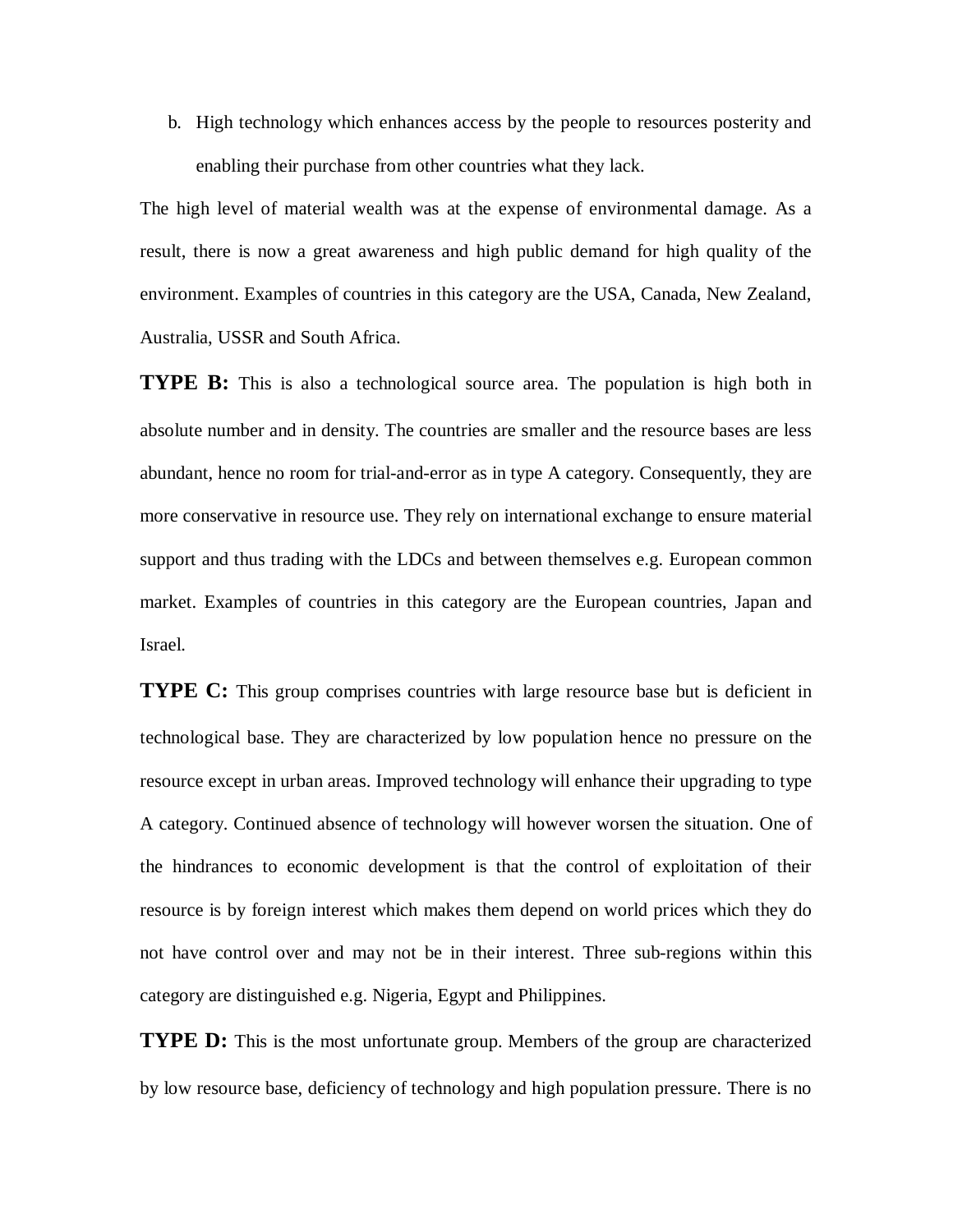capacity to deal with population-resource imbalance, hence deficiency in means of subsistence and employment. Small land territory may impinge or encroach on growing population hence erosion into marginal areas by the peasants, resulting in lack of basic nutrition and animal protein. Included in this category are Rwanda, Latin America, India, and South European countries like Turkey.

**TYPE E:** Countries in this group possess low resource base because of physical geographical constraints. The low population lives in subsistence economy or engages in developing their resources – mineral, oil.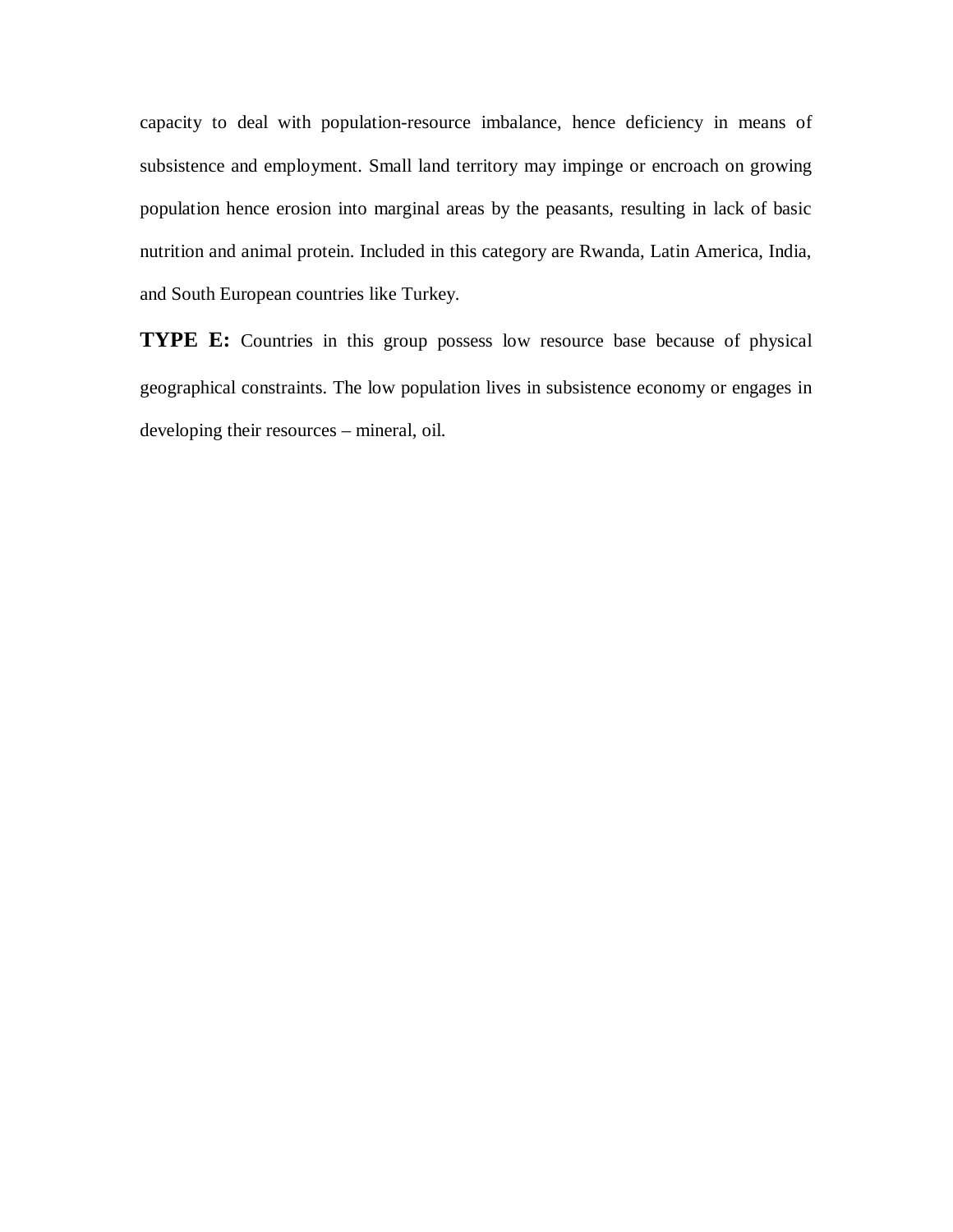| Category      | <b>Resources</b> | <b>Population</b> | <b>Technology</b> | <b>Example of Countries</b> |
|---------------|------------------|-------------------|-------------------|-----------------------------|
| A             | High             | Moderate          | <b>High Base</b>  | USA, Canada, South African  |
| B             | Low              | High              | <b>High Base</b>  | European Countries, Japan   |
| $\mathcal{C}$ | High             | Moderate          | Low               | Nigeria, Egypt, Philippines |
| D             | Low              | High              | Low               | Latin America, India        |
| E             | Low              | Low               | Low               | Algeria, Niger              |

Table 2: Resources, Population and Technological relations among countries

## **MANAGEMENT OF NATURAL RESOURCES**

## **Resources Management and Environmental Management**

The basic objective of resource management is to optimize yield from a particular resource by exerting governmental control on the resource process. The control may result in regional development or realization of the maximum use of a potential resource. For example, the Kainji Lake Hydro-electric Project in which electricity is generated to many parts of the country and other neighbouring countries. In addition to electricity, the lake was to enhance the development of other resources such as fisheries, agriculture and Wildlife — at KLNP.

The essence of resource management should be to minimize the impact of economic development upon people and the ecosystem. For example, the screening of industrial area with tree planting or construction of sewage treatment scheme. The realization of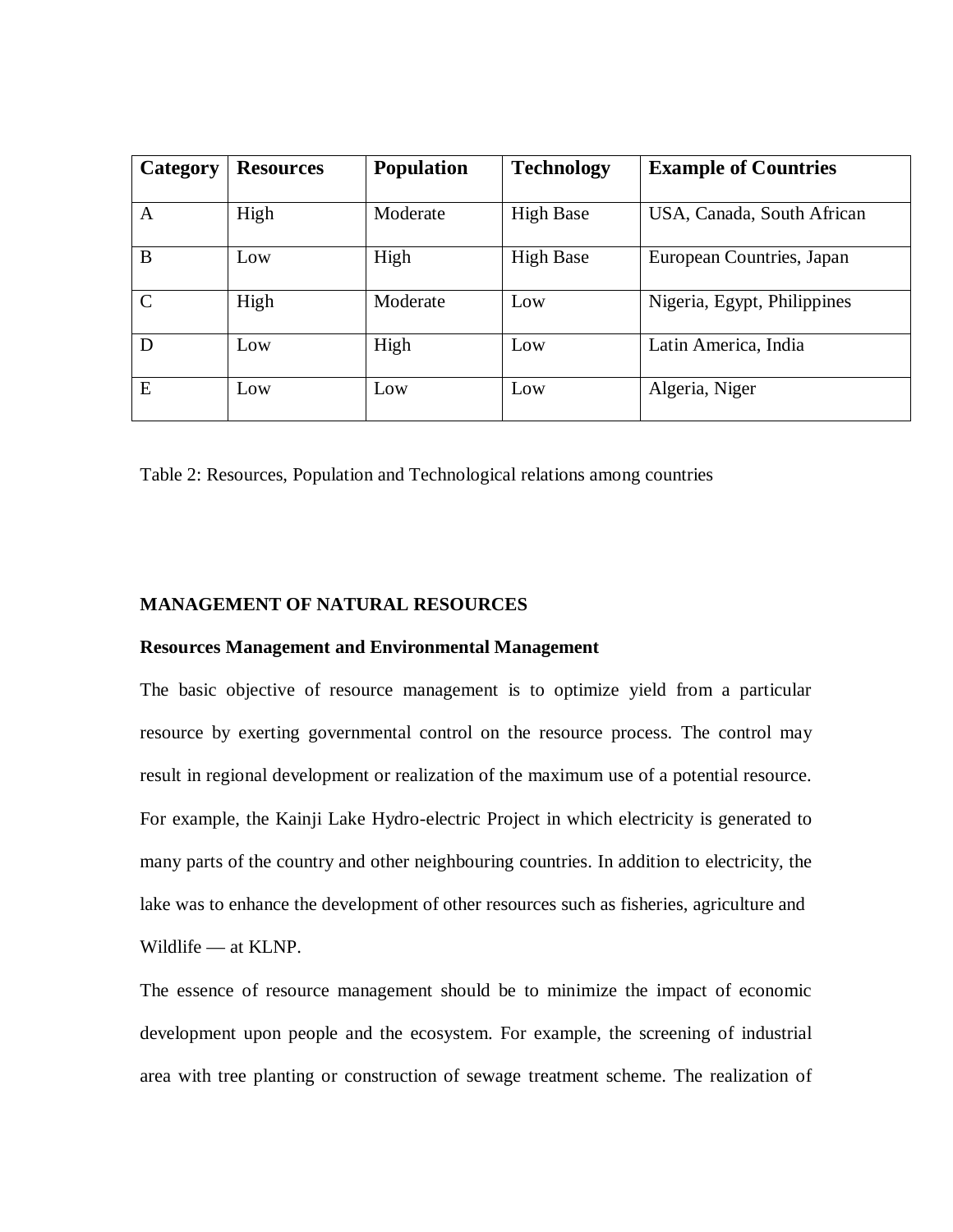import of inter-relationship between biota and their surroundings leads to the concept of environmental management. Since the biological environment provides the resources, the resource process must therefore be rationally managed to ensure sustained productivity. Moreover, development of one resource should not be inimical or contradictory to the operation of others which share the same space and identical ecosystem. Environment should therefore be utilized in such a way as,

- i. To be useful as a provider of materials
- ii. To be beautiful as provider of recreation, wildlife and landscape.
- iii. To be life supporting as a provider of space, food and other biological systems.

The adoption of the concept of environmental management by many LDCs was until now more of lip-service'. With the present awareness of environmental quality, various governmental and non-governmental agencies are being established to combat and educate the populace on the need for good quality of the environment. Such agencies in Nigeria include FEPA, NEST, NARESCON, NCF.

The purpose of environmental management is to produce resource vis-â-vis maintenance of sanitive life supporting environment with the aim of

(a) Reducing stress on the ecosystem from contamination and/or over-use.

(b) Pursue short-term strategy flexible enough to ensure that resource processes which bring about irreversible environment are not developed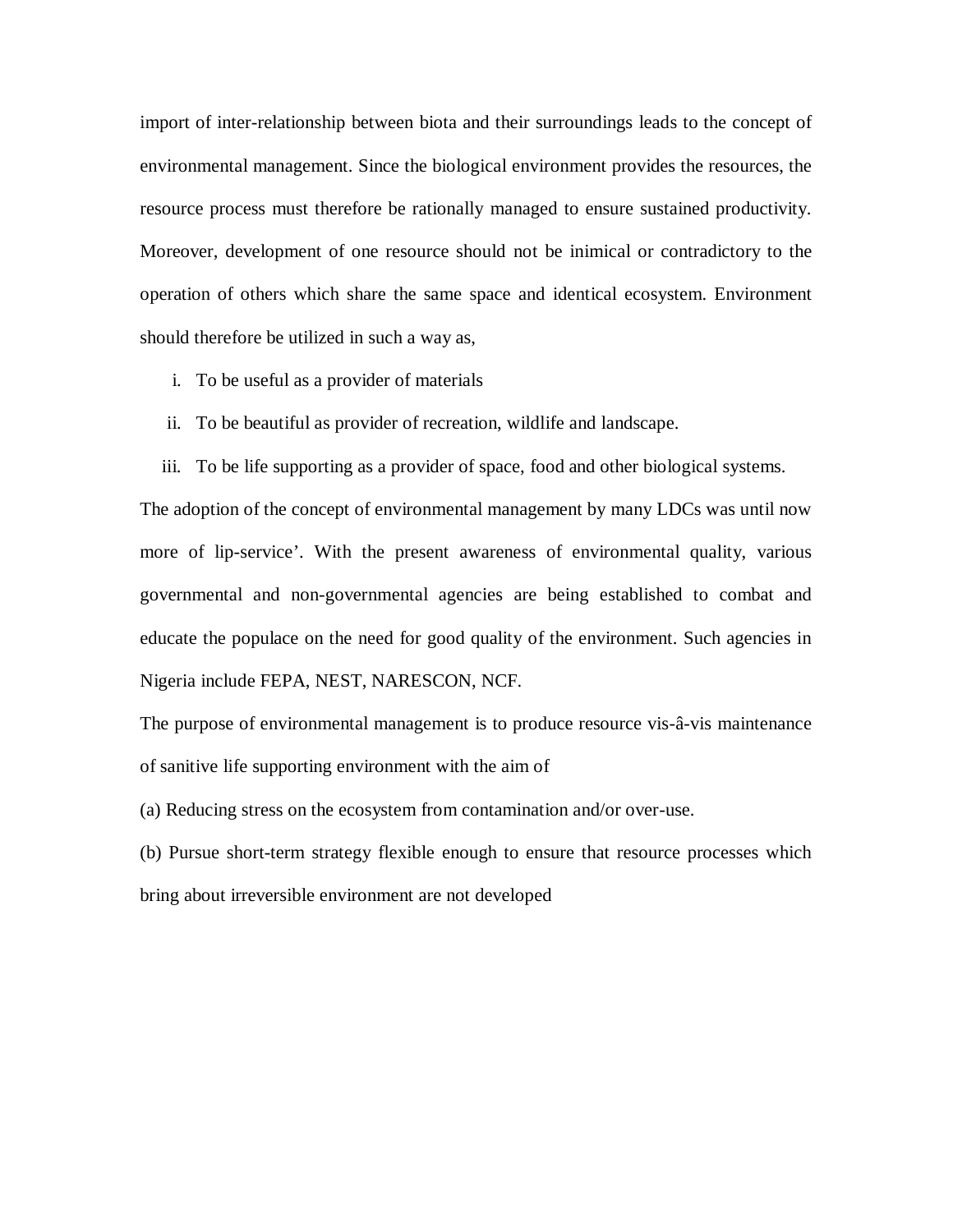## **Natural Resource Management in Developed Countries**

In principle, the aim of government of developed countries is to maximize the general good of the community. The approach of government of developed countries can also be visualized in terms of the type of economy practiced-market or planned economy.

In market or free economy, the government encourages individuals to invest money and time in the development of the economy. The government provides environment and engages in resource process which individuals cannot profitably develop such as nature conservation, countryside recreation, etc. In planned economy (socialism, communism) the government acts as sole entrepreneur and the profits are distributed over the entire population. In both economies, the aim of resource management is resource growth. However, more resource integration and even management is expected in planned economy.

In order to ensure the quality of the environment and because of the awareness of need for high quality of the environment by the populace, the government along with certain citizen group tends to initiate actions aimed at reducing the impact of resource development on the environment. Such activities are generally referred as 'conservation' such groups includes Friends of the Earth (FOE), the Green Peas, etc. Based on the same themes as the 'conservation' group, is the search for environmental quality and the effects of industrialization and transportation on the general 1andscape. The most important feature of resource management in the DCs is the awareness of the need to protect the environment.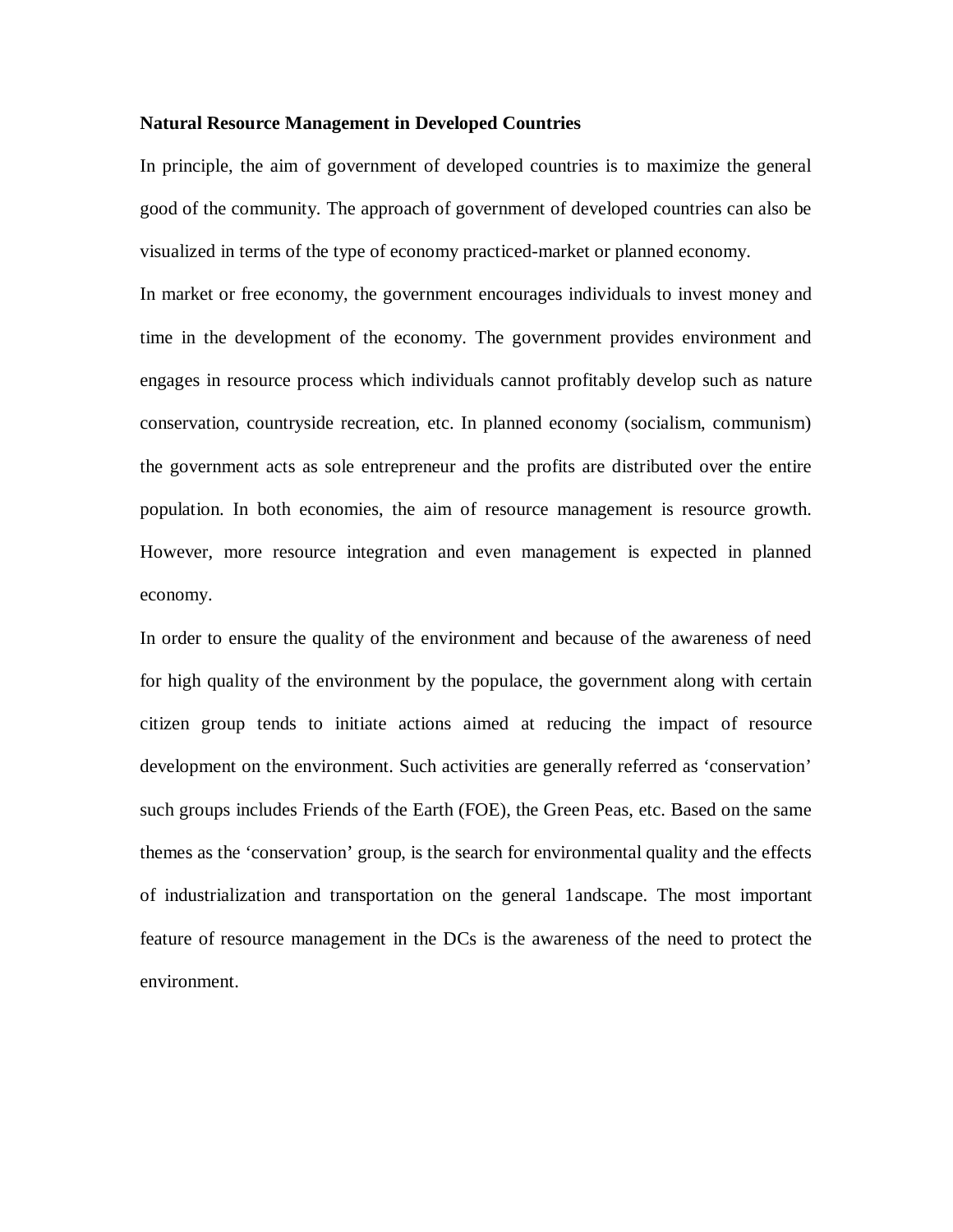## **Resource Management in Less Developed Countries (LDCs)**

The purposes of resource development in LDCs include:

- i. The utilization of resources for regional and national purposes to produce (a) metabolic and cultural materials - foods, shelter, infrastructures and also to (b) provide jobs and create wealth used as capital for further development.
- ii. The development of bio-environmental resources for export to DCs e.g. oil, rubber, cocoa, two types of export resources can he identified.
	- (a) Those that are dispensable and subject to over production and deterioration, mainly agricultural products e.g. cocoa, coffee, cotton, etc. The fate of the producer is determined by the importers.
	- (b) Resources which are needed by DCs for industrial purposes e.g. oil. The LDCs force price increase and nationalize plants with impunity.

Because of low technological advancement of the LCDs and the desire and hurry to own their destiny they seek assistance from the more advanced countries which in turn seize the opportunity to 'milk' their resources to such an extent that development of' such countries favour the DCs rather than sponsor countries - LDCs. Some of the multi national companies in fact have annual economy much time higher than some of the LDCs.

The common mistake in an attempt to transform basically agrarian society to a more complex industrial economy is the non-appreciation of the fact that both traditional system and natural ecosystem take many years to stabilize (climax or equilibrium stage) to the present state of equilibrium. Sudden change may therefore have unpleasant consequences.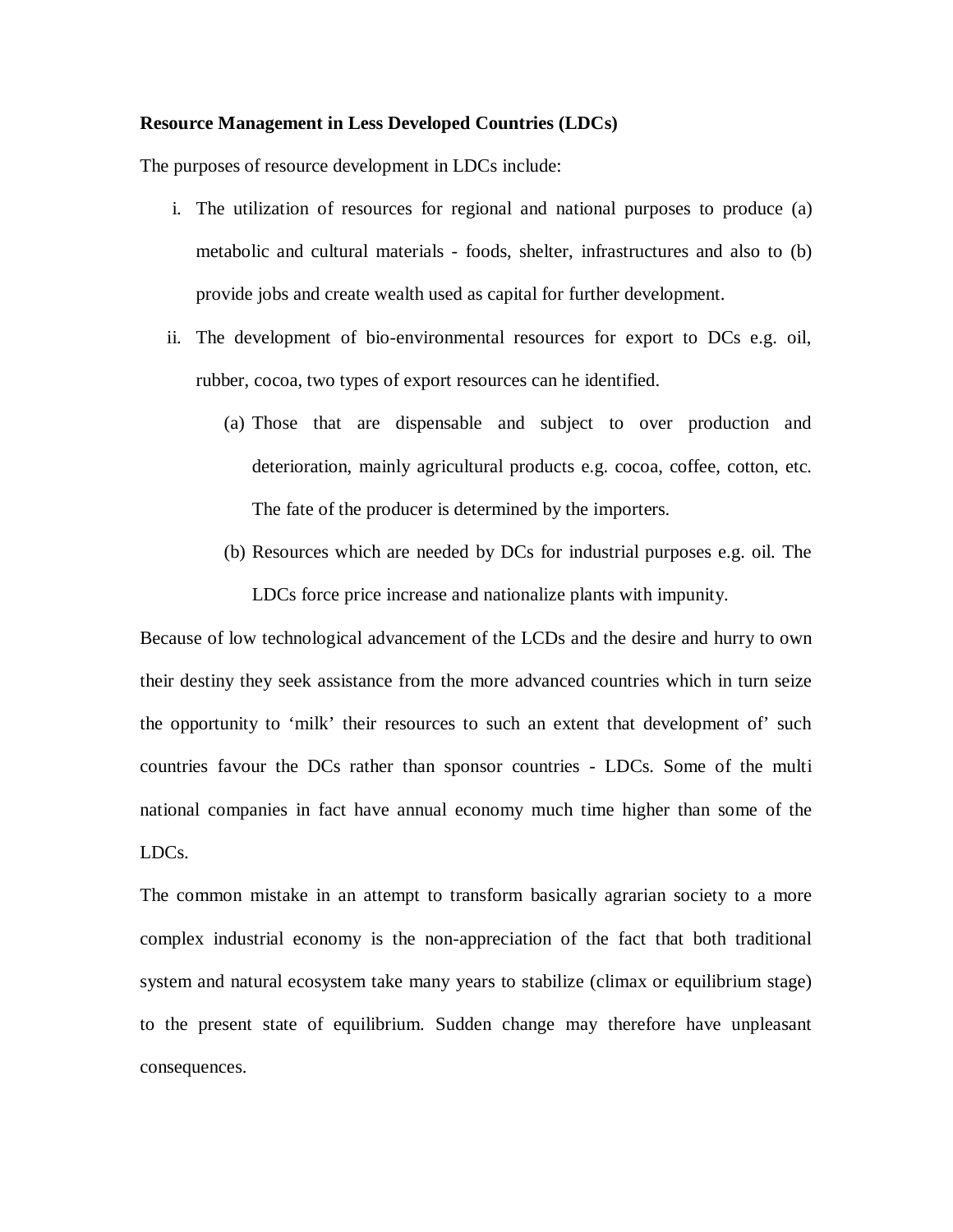## **MANAGEMENT AND ADMINISTRATION OF NATURAL RESOURCES IN NIGERIA**

Management is the basic, integrating process of organizing activities. The need for management arises because of the scarcity of resources used to satisfy human wants. Management can be viewed as a fundamental, integrating process designed to achieve organized purposeful results. Management can hence be defined as the process by which managers create, direct, maintain and operate purposeful organization through coordinated cooperative human efforts.

Management can also be viewed as a process, discipline, as a people as a carrier. Management of natural resources can thus be described, as the process. by which natural resources are organized for the purpose of satisfying human wants.

Administration on the other hand, is designed to foster an orderly relationship (both personal, inter person and impersonal) in any organization. The administration will determine responsibilities that would lead to smooth running of the organization. While management is a process, administration can be described, as a means of achieving an orderly organization of the resources to meet human needs.

There are two approaches to the management and administration of natural resources in Nigeria.

- (a) Management of mineral or non-biological resources and
- (b) Management of biological resources.

The management of non-biological resources is by the Federal Government. Though the Federal Government does not legally own any land except at the FCT. The l976 Land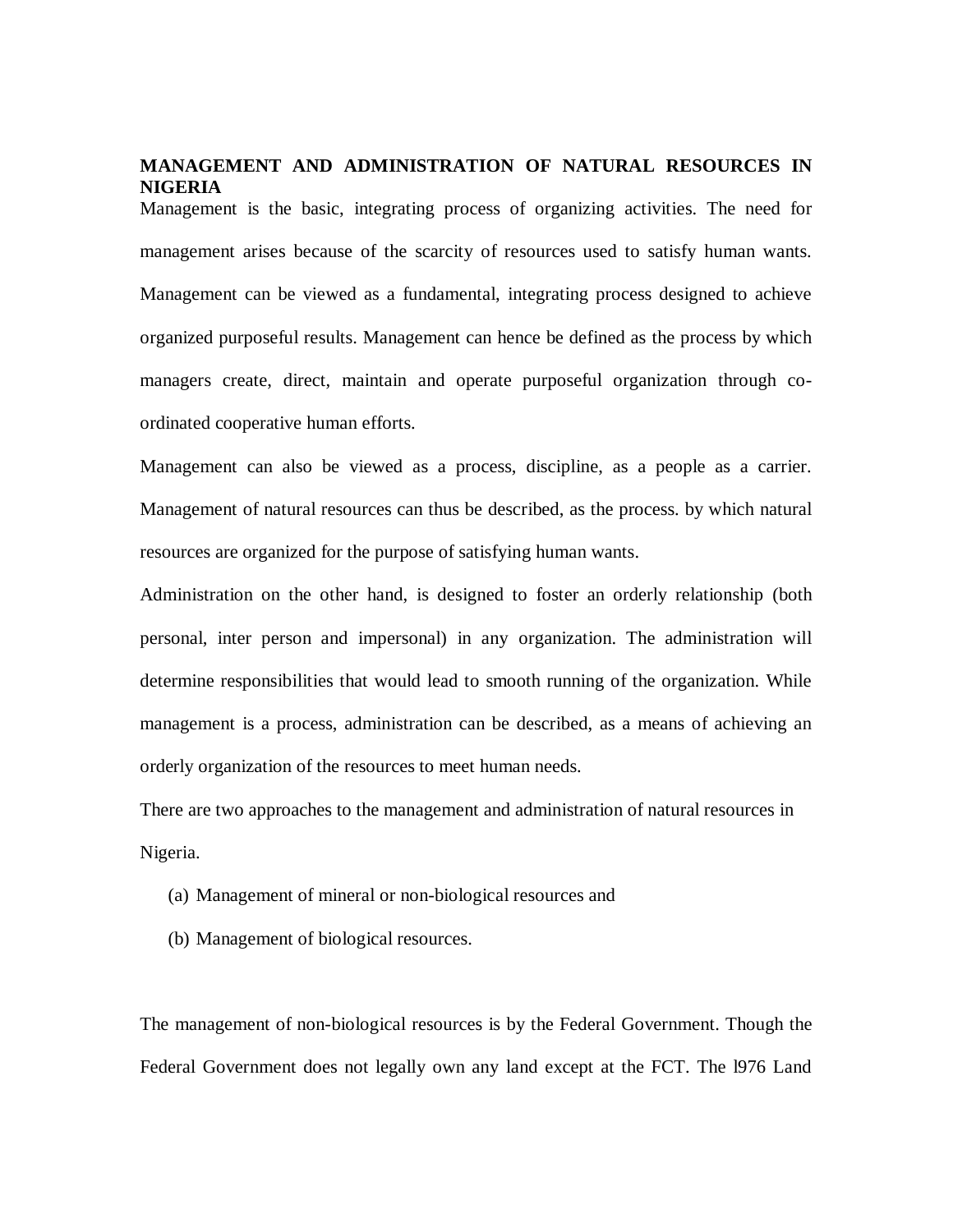Use Act vested ownership of land on the State Government: The federal government nevertheless, directs and co-ordinates exploitation of mineral resources on behalf of all the citizens of the country. All companies responsible for mining and exploitation activities must obtain permission from the Federal Government. Thus revenues accruing from them go to a central national purse. However, a certain percentage of this revenue is paid to the state in which the particular mineral is found, another percentages set aside as ecological fund, while the remaining revenue and other revenues from other sectors of the economy are shared between the Federal Government and all the state governments according to agreed Revenue Allocation Formula. Management of petroleum and gas is under the auspices of Federal Ministry of Petroleum Resources, while other mineral resources – tin, gold, etc. are administered b the Federal Ministry of Mines and Power now Ministry of Solid Minerals.

The management and administration of biological resources forestry, wildlife, fisheries, livestock, etc, are the responsibility of the respective departments in each State's Ministry of Agriculture and Natural Resources. There are identical departments in the Federal Ministry of Agriculture, thus: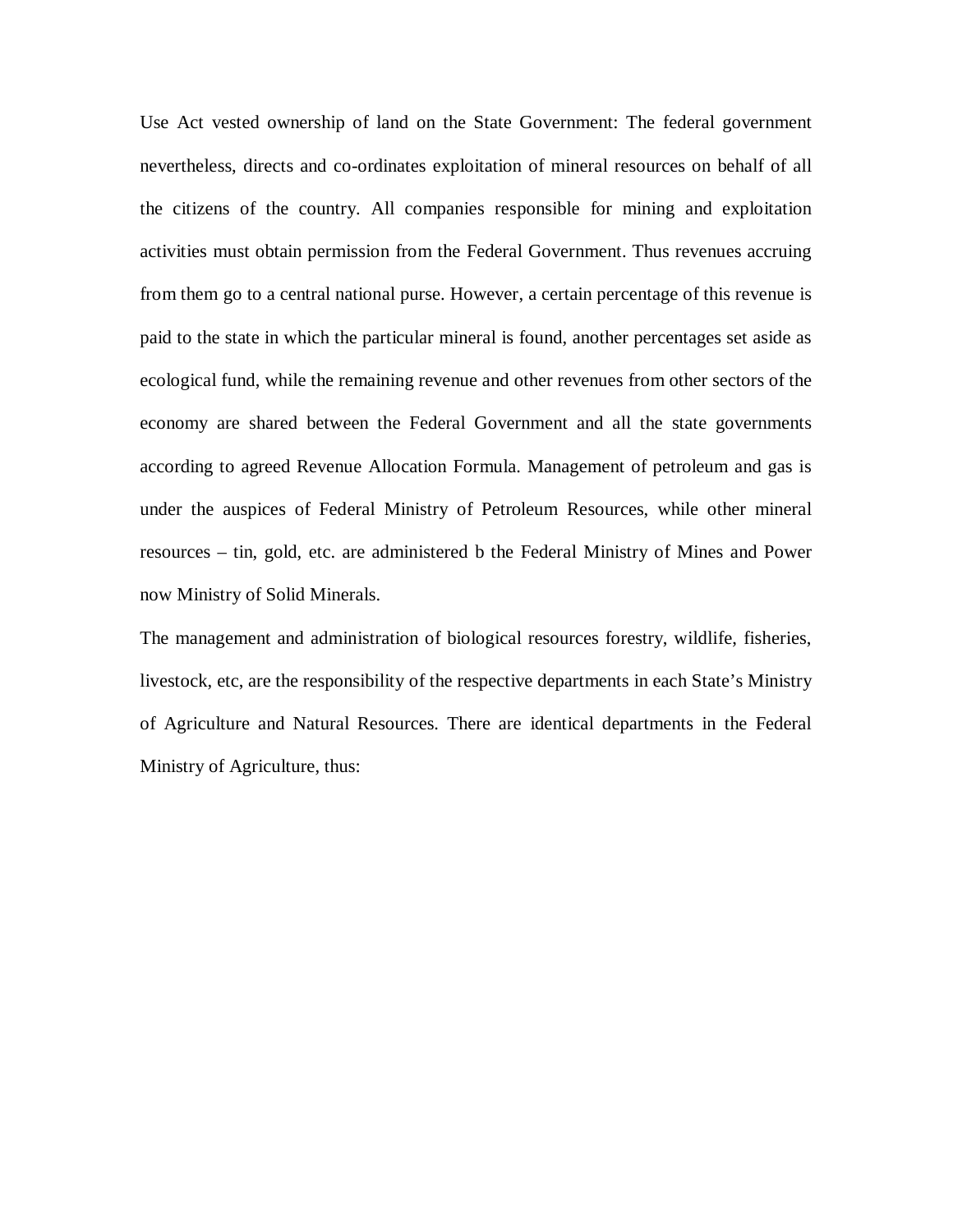| <b>Resources</b>      | <b>State</b>                | Federal                             |
|-----------------------|-----------------------------|-------------------------------------|
|                       |                             |                                     |
| Forestry and Wildlife | <b>Forestry Department</b>  | Federal department of Forestry      |
| Fisheries             | <b>Fisheries Department</b> | Federal department of Fisheries     |
| Livestock             | Livestock department        | <b>Federal Livestock Department</b> |

For proper management, each resource is back up by policy specifying the objectives and ways of managing them for sustainable production.

Unlike mineral resources, where the federal ministries responsible for the management of each non-biological resources has absolute power, the duties of federal agents in the management of biological resources have been reduced to overseeing the respective state agents and liaise between them and the federal government. Most activities are therefore carried out by the state departments of these biological resources except for the disbursement of fund for specific projects through the respective federal counterparts. The Federal Ministry of Agriculture and Mineral Resources has no direct control over the biological resources. However, the objectives of each federal department compliment the counterpart states objectives.

For the purpose of this course, we shall briefly outline the policy objectives of Federal Department of Fisheries and Federal Department of forestry as case studies.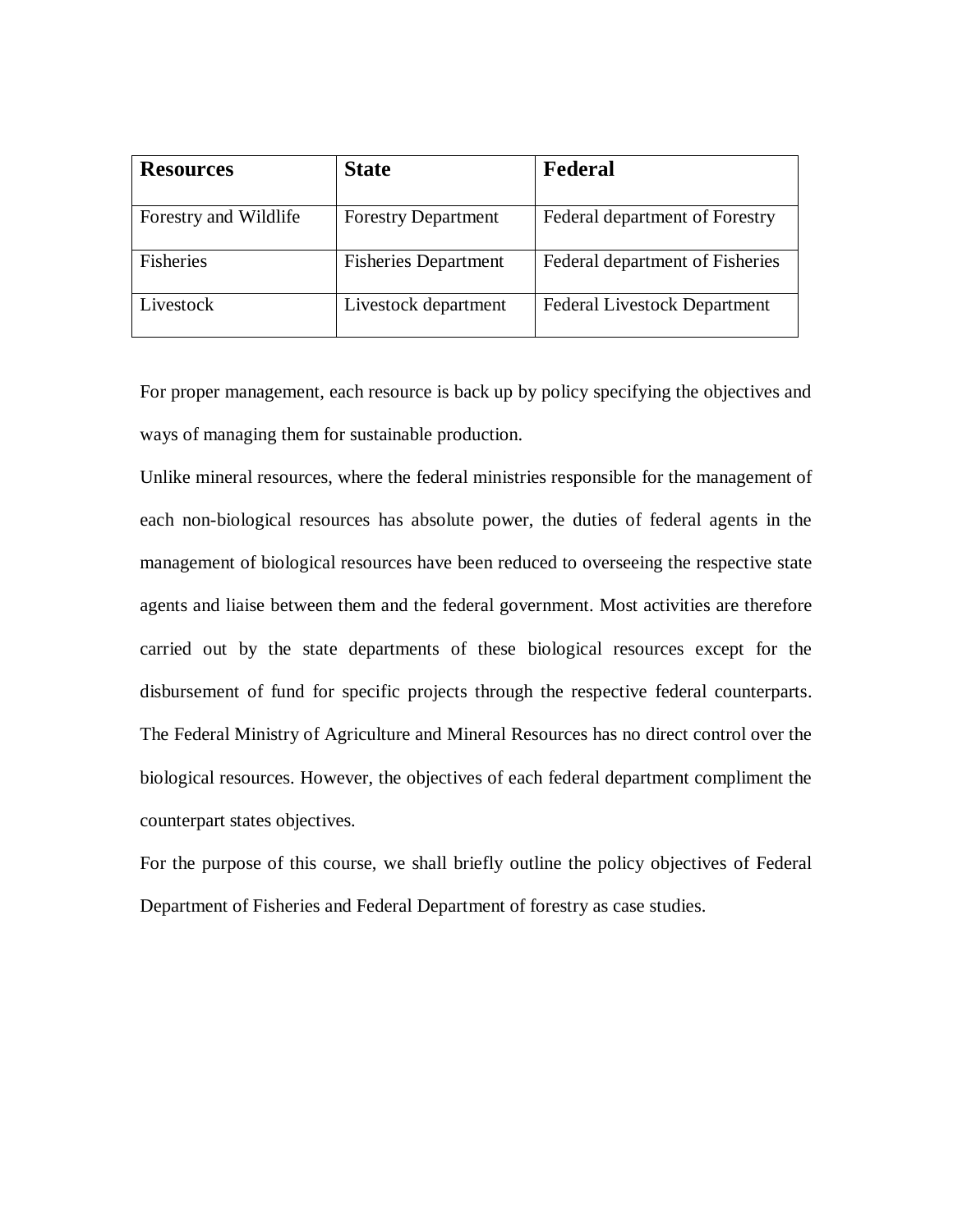## **Objectives of Federal Department of Fisheries**

The fisheries in Nigeria is under public ownership. The objectives include:

- 1. To increase domestic fish production through improved and modern fishing technology.
- 2. To introduce improved fish processing and preservation methods to local fishermen and other producers.
- 3. To establish better distribution and marketing techniques.
- 4. To provide employment, particularly to young school leavers and foreign exchange by exporting other fish products.
- 5. To protect the interest of local fishermen and ensure economic exploitation of the resources.

These objectives were to be met mainly by the establishment of national

Acceleration for food production in many states of the federation. This is in addition to the establishment of field offices in all the states of the federation.

## **Objectives of Federal Department of Forestry (FDF)**

The FDF coordinates both forestry and wildlife activities through the establishment of field offices in all the states of the Federation. The State Forestry services manage the forest estate in trust for the community in which it is located. The essence of this is to ensure that the goods and services derived from the forests are properly managed and produced in perpetuity. It is supposed that the government is more equipped both in terms of manpower and material resources than individuals or the community to look after the forest.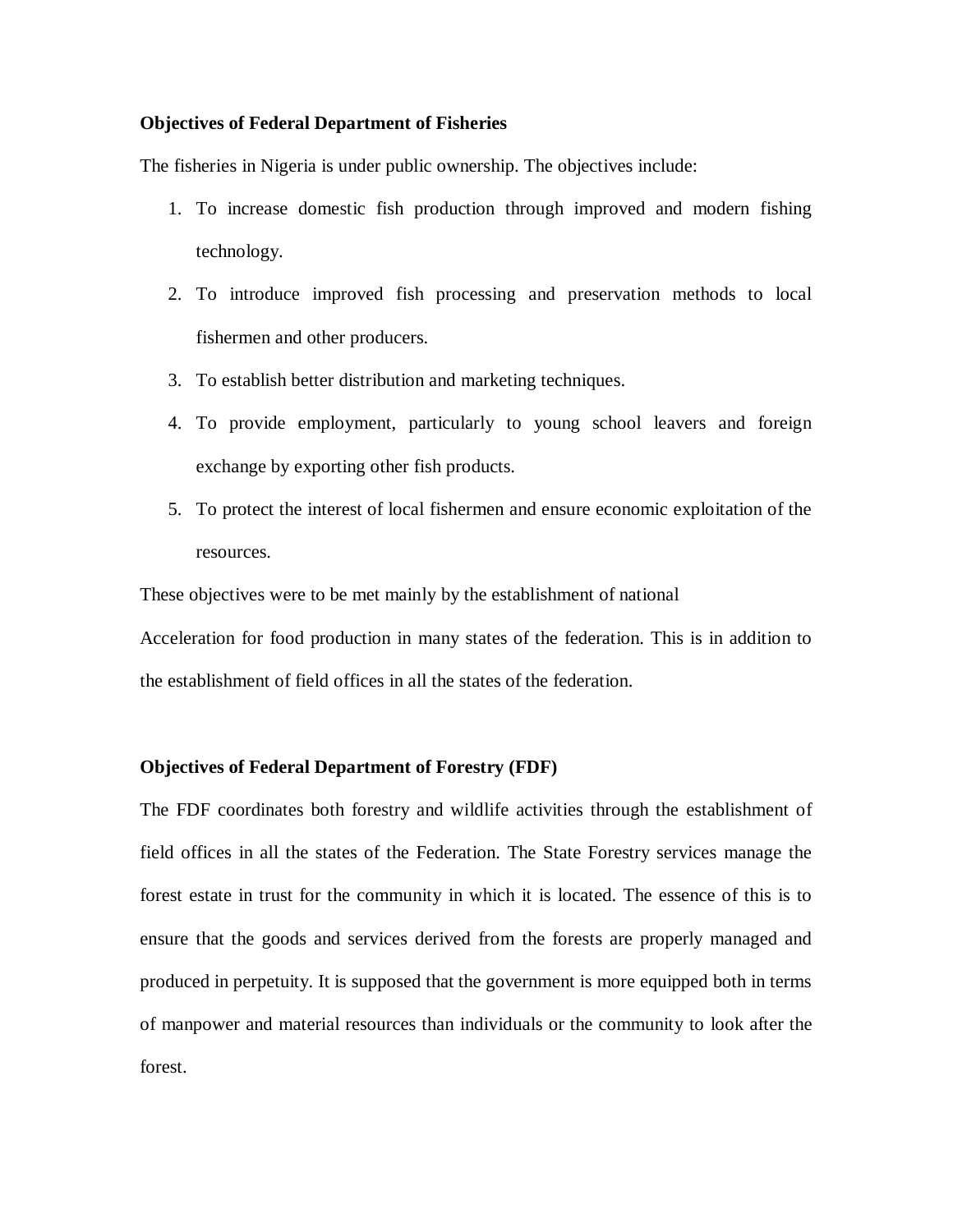The Federal Government policy on forest products and wildlife aims at achieving selfsufficiency in forest and wildlife products through the employment of sound forest management principles and techniques as well as mobilization of human and material resources. The objectives include:

- 1. Consolidation and expansion of the forest estate in Nigeria. At present less than 10% of the country's land is under reserved forest as against 25% recommended by Lugard (1919), of which only 2% of the land is under productive forest.
- 2. Forest conservation and protection of the environment.
- 3. Regeneration of the forest at a rate higher than exploitation.
- 4. Reduction of waste in the utilization of forest and forest products.
- 5. Protection of forest estate from forest fires, poachers, trespassers and unauthorized grazing.
- 6. Encouragement of private forestry.
- 7. Increasing employment opportunitiesin the forestry sub-sector.
- 8. Development of national parks, game reserves, and (wilderness) recreational facilities.
- 9. Development of non-wood forest resources which are significant to local economies and encouragement of agro-forestry practices.
- 10. Co-operating with other nations in forestry development.
- 11. Encouragement of alternative sources of energy other than wood and the development of more efficient methods of wood energy use.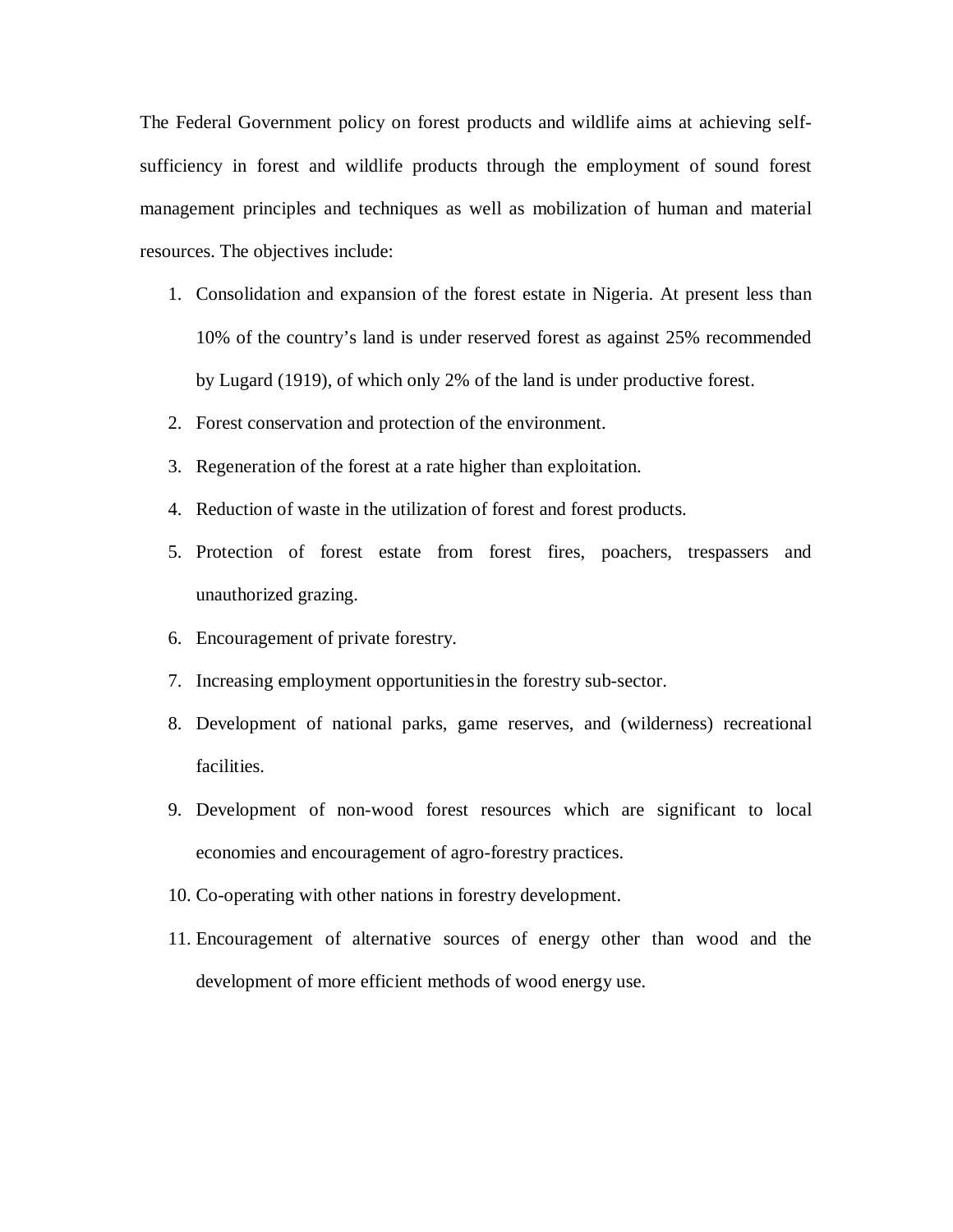# **Practice Question:**

Distinguish between management and administration. Describe the system of N.R. management in Nigeria. Discuss the possibility of the attainment of the objectives of Federal Government on:

(a) Fisheries (b) Forestry and Wildlife resources in Nigeria.

## **ELEMENTS OF RESOURCE ECONOMICS**

Resource economics can be described as the study of how we manage our resources to help satisfy human want. Resource economics centres on the question of resource management. It encompasses the resources itself and extends into its exploitation, conservation, distribution and consumption. Resources economics is the application of economics to natural resources and differs from conventional economics because of the nature of different resources. For example forest as a resource is different from other resources as a result of:

> i. Diversification of benefits from the forest - services Goods - Timber

> > - Non-Timber

ii. Long gestation period

- iii. The wood represents both the interest and the capital.
- iv. Most of forest benefits are not directly quantifiable in monetary terms.
- v. The extent and location of forest products (inaccessible location of many forest products).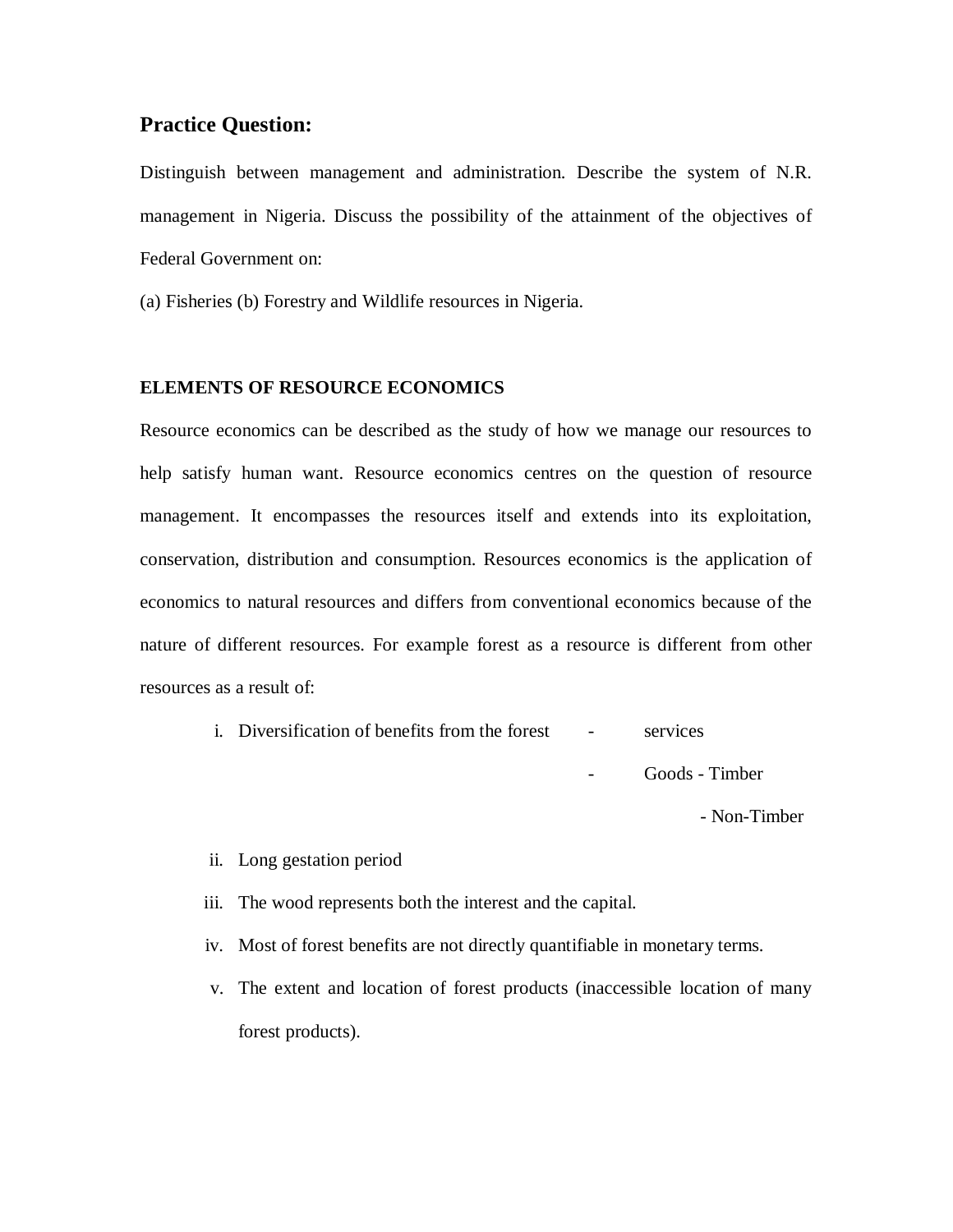The peculiarities of forest as a resource in terms of organization, institutional and techniques are similar to those of other biological natural resources such as fisheries and wildlife. With non-renewable resources however, conventional economic principles are probably more directly applicable.

## **Optimum Resources Allocation**

The decision making processes of resource allocation usually takes into account all the benefit and cost associated with the use of a particular resource. It would be rational to employ a marginal unit of resource in the production so long as the benefits derived from it exceed associated cost.

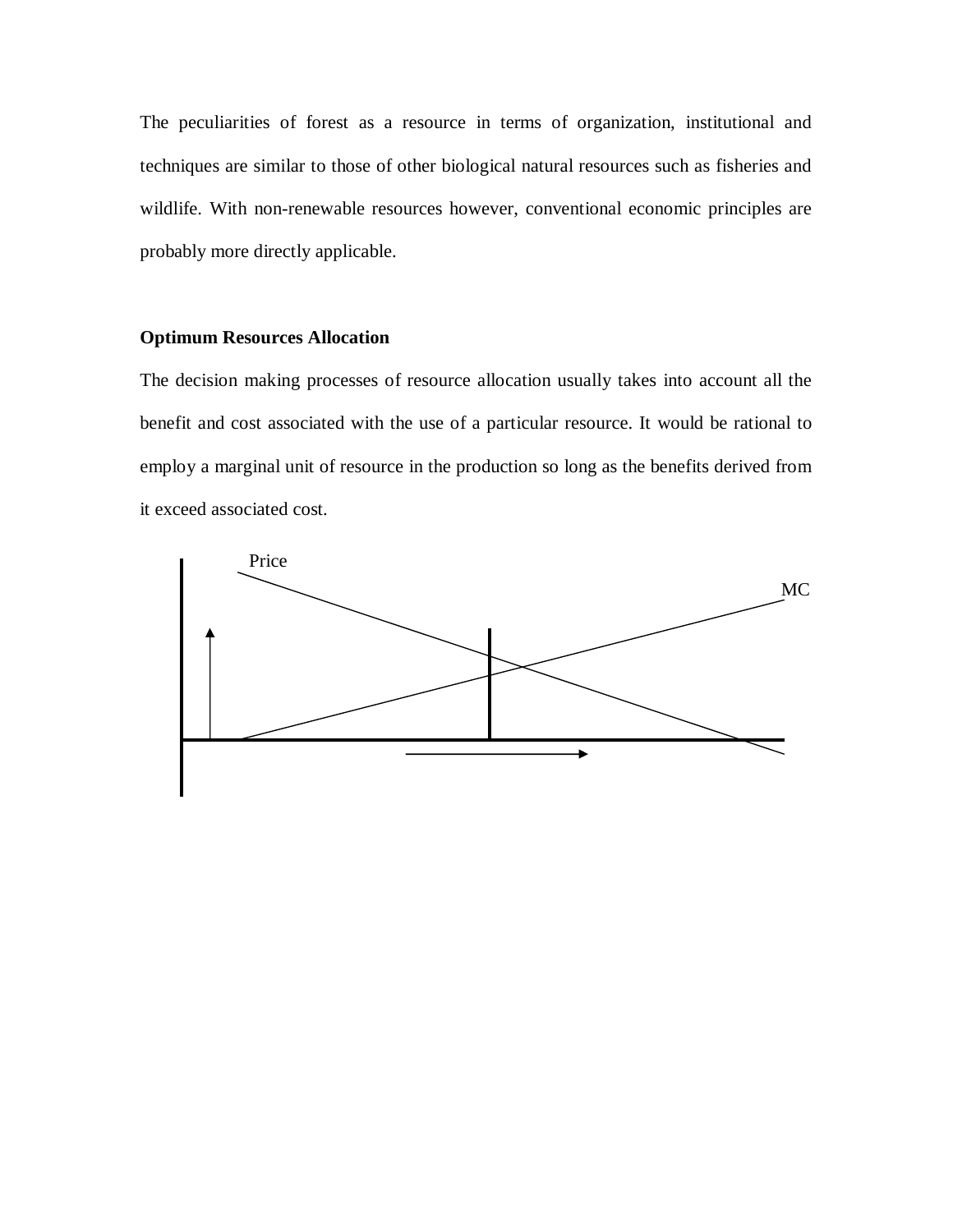## **CONSERVATION OF NATURAL RESOURCES**

Since time immemorial the advancement of mankind both materially and culturally has been at the expense of natural resources. These resources have been so exploited that many of them are now extinct and a very many are endemic. The consequence is that not only will the present generation has shortage of them, the future generation will completely be deprived of them if drastic measures are not taken to protect them.

There is growing concern about the disappearance of many species and varieties of plants and animals which are of potential or current use as a result of human activities. Plants supply us with food, drug, building materials, fuel, fibres, ornamental, etc. Animals supply us with necessary protein supplement for body building and development.

## **Scope of Conservation**

Conservation is defined as management for human use of natural resource so that they may yield the greatest sustainable benefit to the present generation, while maintaining their potential to meet the needs and aspiration of future generation.

Conservation may be viewed at its simplest form as the preservation of genetic resources for rational use. This does not mean that the resources should not be developed, utilized or exploited in whatever manner that best serve human need. Though there is need for saving the resources to be combined with other operations needed for their effective overall management, conservation should not be thought at a preservation of the status quo. Wise utilization and conservation of resource should be perceived within the context of overall development.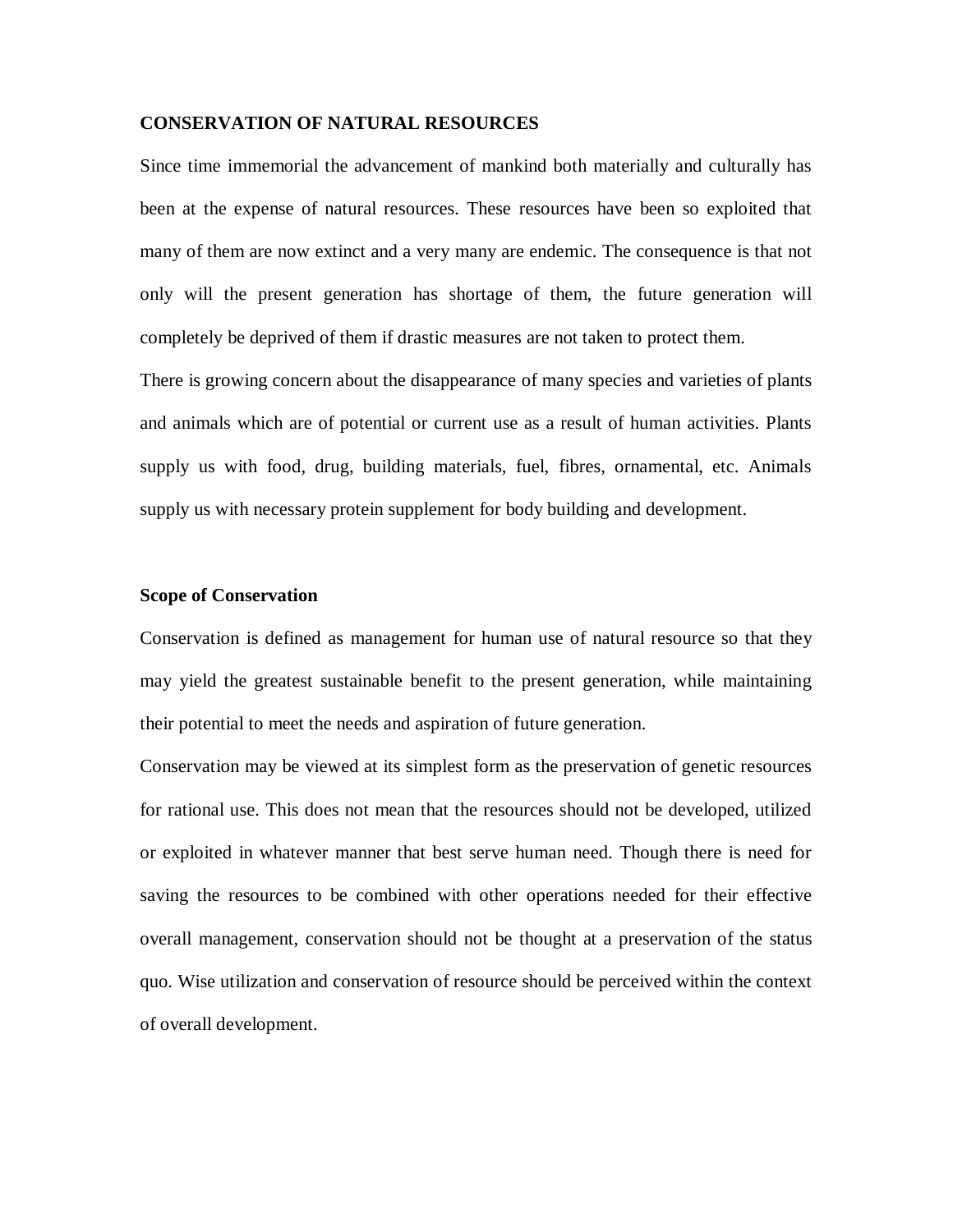Concern for the conservation of genetic resources in general and of forest genetic resources in particular, has been building up in the past 25 years or so. Conservation of genetic resources is one of the issues FAO has been addressing itself. Thus FAO panel on forest genetic resources was established in 1968. UNESCO had also considered the opportunities of combing conservation of genetic resources with conservation of natural areas which contain them; thus the establishment of United Nations Environment Programme (UNEP).

The objective of conservation according to 1UCN (1980) are:

a) To maintain essential ecological processes and life supporting systems.

(b) To preserve genetic diversity.

(c) To ensure the sustainable utilization of species and ecosystems.

There are two methods of conservation of genetic resource: In-situ and Ex-situ

In-situ means conserving the genetic resources where the resources or its immediate parents were growing or living. In-situ conservation thus implies protection of the resource in its vicinity e.g. nature reserve, forest reserve, game and national park.

Ex-situ on the other hand, means that the resource is protected at a place outside the distribution of the parent population e.g. gene bank, botanical garden, zoological garden, seed bank.

In-situ conservation involves conserving the entire genetic population. It is more difficult and expensive than ex-situ conservation but it ensures the protection of the wild genetic constitution without modification by different environment (phenotypic influence)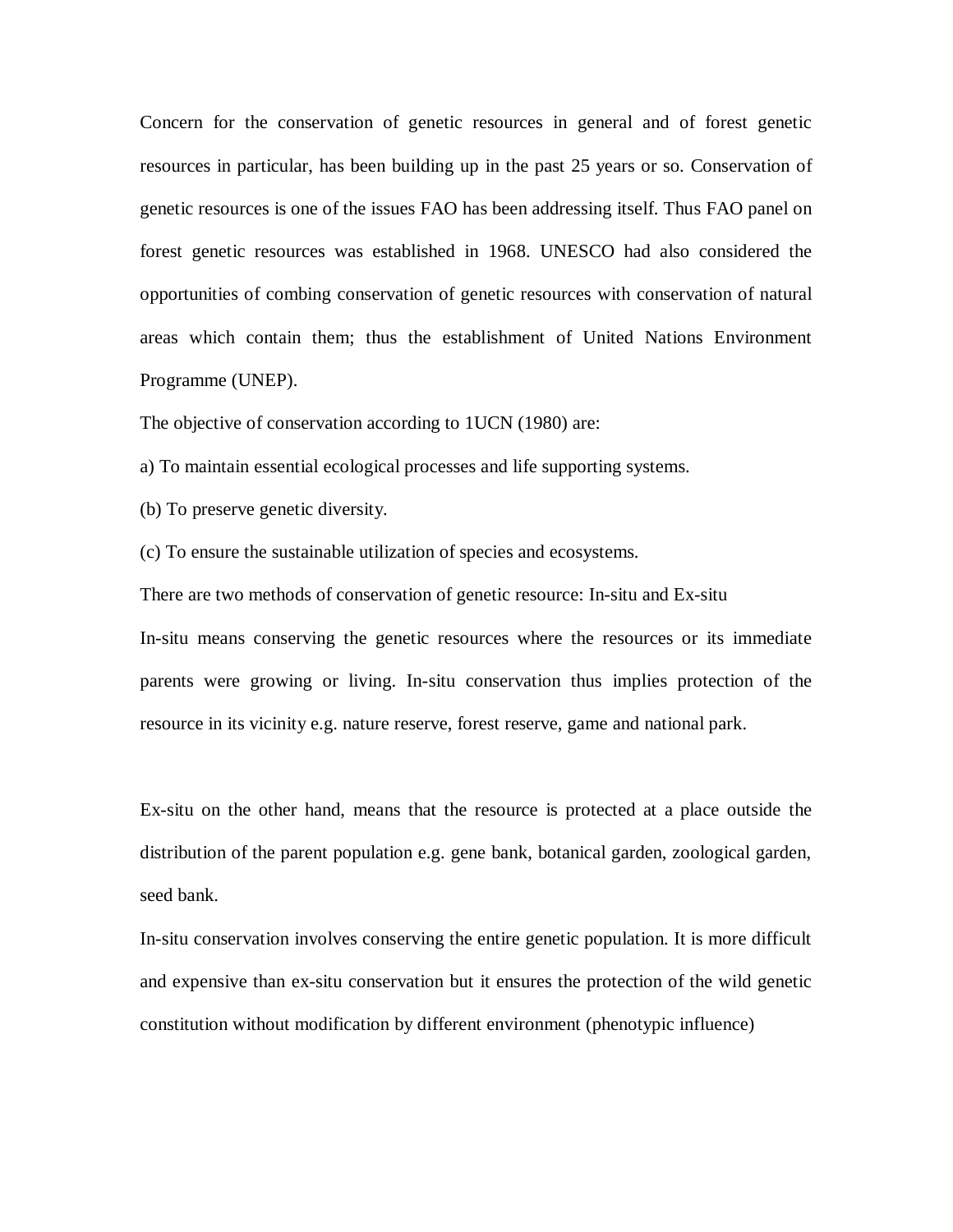#### **Relationship between Conservation and Economic Development**

Conservation and economic development are ideally directed towards rational use of the earth's resources to achieve the highest quality of living for mankind. While economic development is primarily concerned with quantitative increases in production aimed at enhancing the material well-being of the people. Conservation is concerned with sustained quantitative yield, also with emphasis on management of more qualitative aspects of human environment. Conservation can ensure that the environment resulting from development is one that will be satisfactory to the people. Both conservation and economic development are important in considering the physical and biological rules under which earth must operate.

Consideration of ecological principles enable development and conservation to achieve the desired goals without undue environmental consequences. Lack of consideration for ecological implication of projects on the environment can doom development efforts resulting in economic waste and impairment of healthy life conditions. Harmonization of interests on development and conservation minimizes conflicts between the two. There is need for economic developers to have good regards for environmental values which are required for conservation for scientific, recreation and other purposes. On the other hand, conservationists need to recognize the political, social and economic reasons for development drive and be ready to provide alternative course of' action or reach reasonable compromise whenever there is conflict of interest.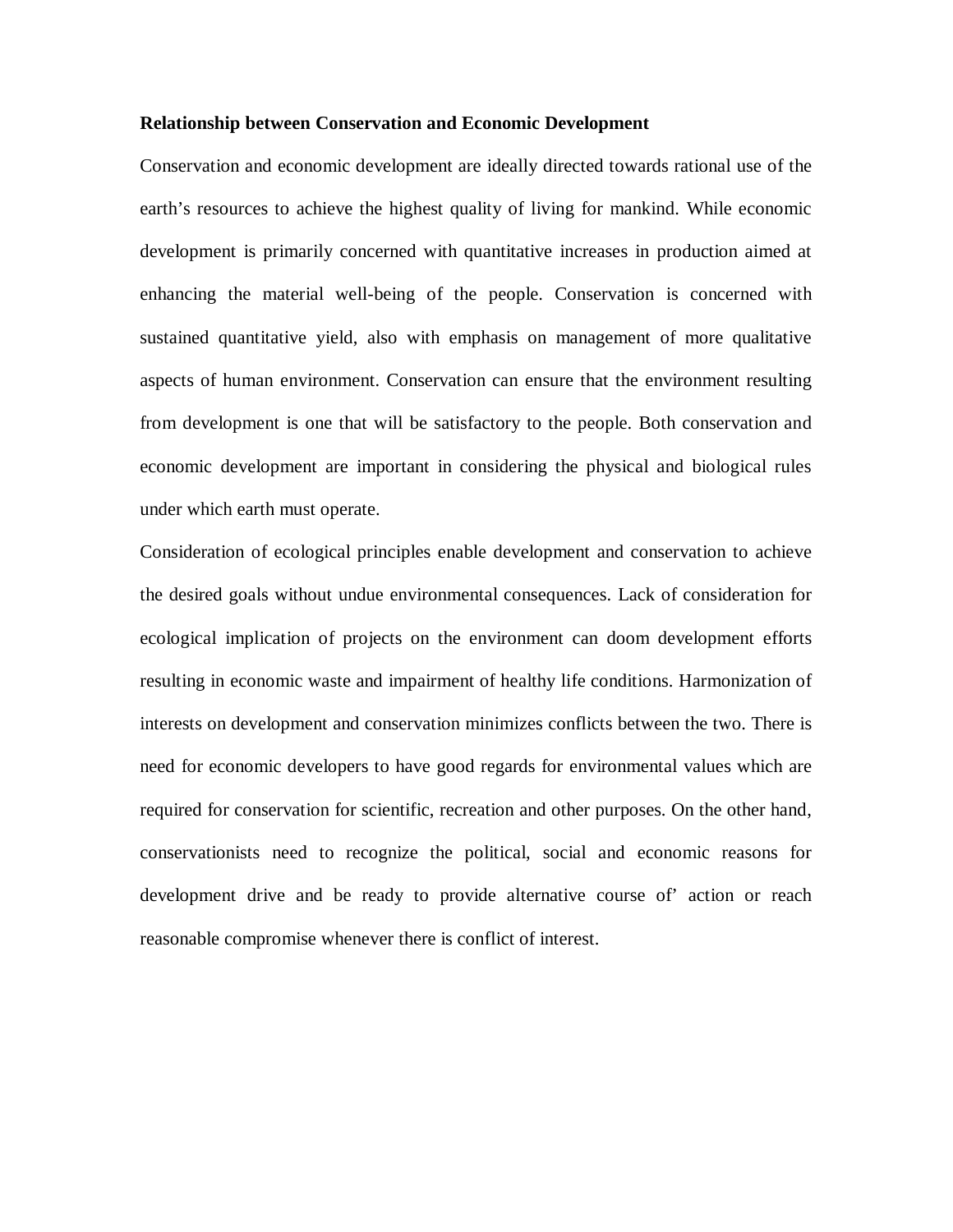## **Conservation Strategy for Renewable Natural Resources**

For renewable resources, especially vegetation and forage resource, improvement of rural environment is a major consideration accent. Ecologically sound rural development lessens the pressure on natural vegetation. Adequate incentive should therefore be provided to facilitate private and community participation in forest and grazing and land regeneration programmes especially the use of alternative fuel to wood. This will halt and reverse the disappearance of over 62 endangered tree species in Nigeria. Ii has been shown that the consumption pattern of fuel wood and charcoal is inversely proportional to urbanization.

In the northern part of the country, the anti-desertification programme is meant to conserve agricultural land and prevent the loss of many valuable tree species which are of industrial and domestic importance such as *Acacia albida, A. polycantha, Securidaca longipedunculata, Ziziphus Mauritania*. Fibres are obtainable from *Ceiba pentandra*, *Calotropis procera* and *Adanasonia* digitata. Also soup condiment (iru) is obtained from the seed of Park of *Parkia biglobosa.*

In the ecological disaster areas where the soil had been devastated by gully erosion, a strategy is a co-ordination of development programme — tree planting at the erosion source i.e. the hill, and engineering works such as drainage channeling of immediate affected areas.

Wild animals and fisheries thrive in-situ and ex-situ best in suitable habitat, pollution-free water bodies and relatively undisturbed forest and woodland. A common strategy is the establishment of game reserve and national parks to protect the wild animals. Wild plants are protected in nature reserve and sanctuary and botanical garden and arboratum. Seeds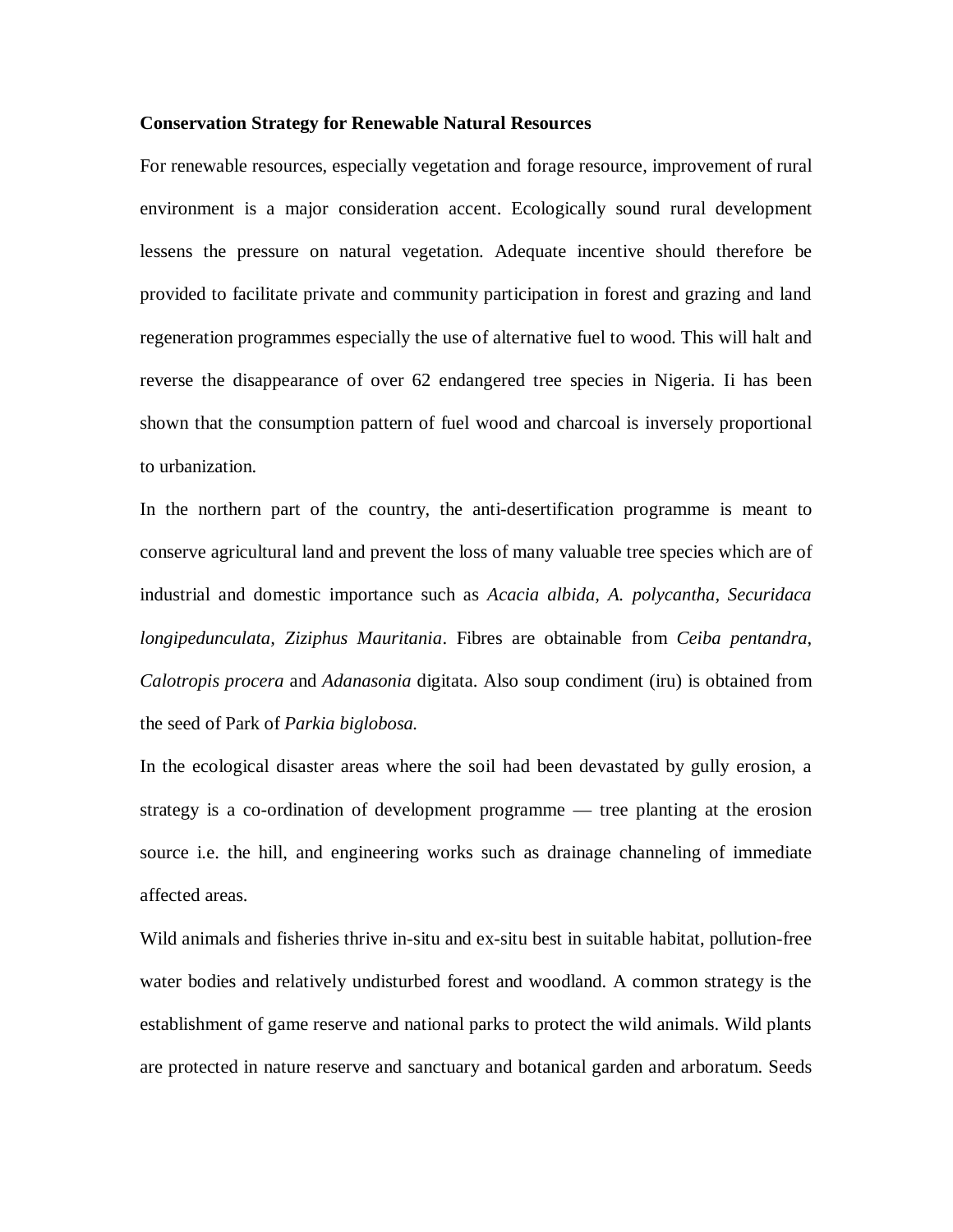of plant species are kept in seed bank. Meristem culture and other forms of artificial propagation are employed to ensure continuity of plant species especially "seedless" plants.

## **Conservation Strategy of Mineral Resources**

- 1. **Reduction of our Present Consumption:** Obviously, resource conservation is of prime importance. The most fundamental approach to the conservation of mineral resources has been suggested as the reduction of our present consumption of them (since they are not renewable). This can be done ether voluntary or through government imposed regulations to provide time for technology and energy sources required for their exploration and extraction.
- 2. **Non-Discriminatory harvesting:** Another means of conserving non renewable resources is the non-discriminatory harvesting of the resource in a particular site. Formerly, in mining expedition. low grade minerals were abandoned because extraction of low grade deposits was uneconomical (e.g gold at Ilesha). As a result of scarcity of mineral deposits, miners are encouraged to remove both high and low grade deposits.
- 3. **Substitution of renewable for essentially non-renewable mineral resources:** is another conservation strategy. For example, wood in the construction instead of metals. The reverse is also true for the case of substitution of non-renewable for renewable not only to conserve the renewable resource, but also to reduce environmental degradation. For example using kerosene or gas instead of firewood to conserve forest resources.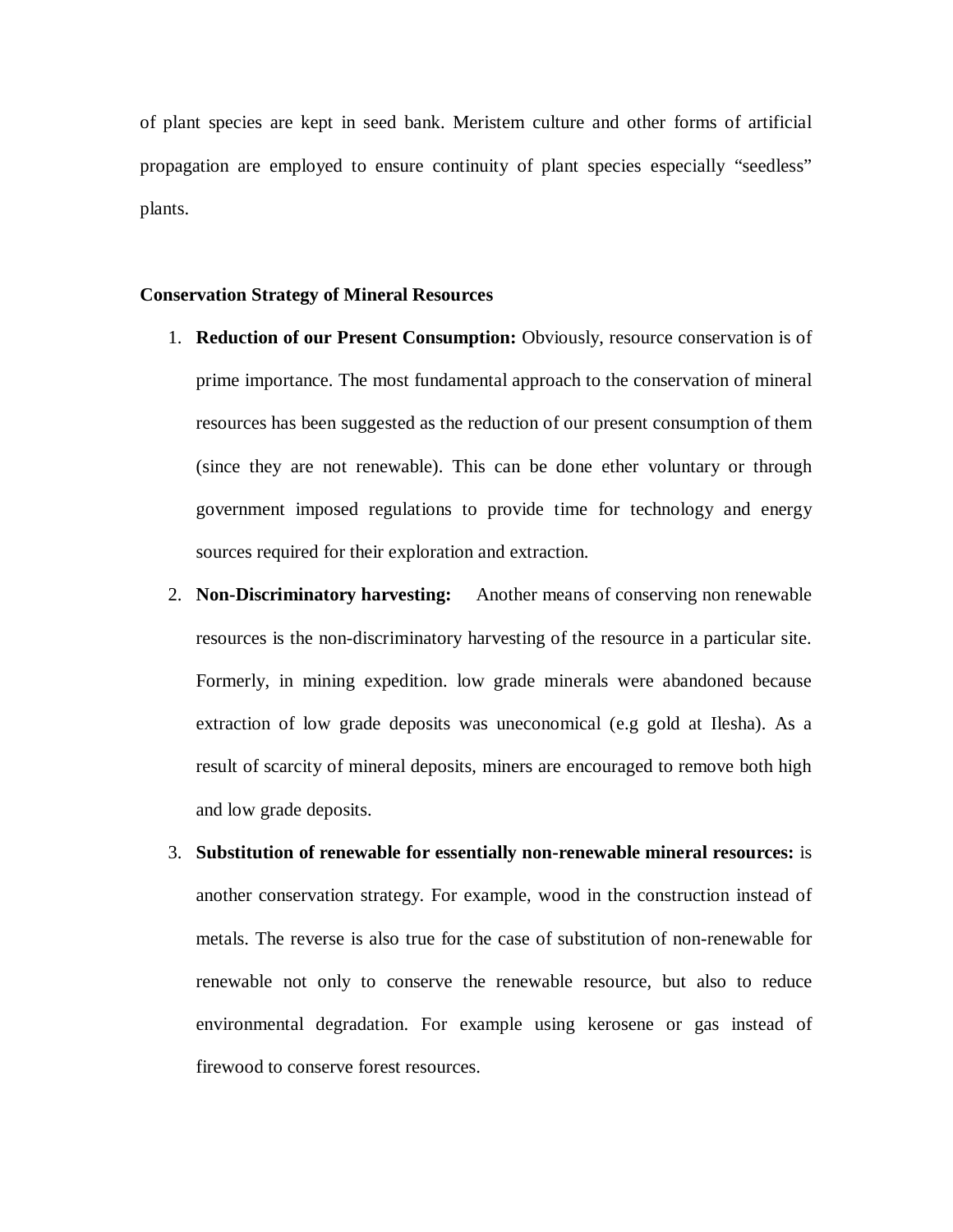4. **Recycling:** is an important strategy of mineral conservation. Although metal (for example) are not destroyed in manufacturing processes, they are disposed in and dispersed over earth surface. Recycling initially requires recovery and collection of dispersed metals and subsequently re-melted for further use. Worn out car engines are also remoulded to new ones. In the same way, used chemicals that would have been thrown away are recycled for further re-use.

## **RANGE MANAGEMENT**

The importance of effective development of grazing land for animal production cannot be over-emphasized. This is in recognition of the contribution of domestic and wild animals to nutritional quality of human diet and for protein supplies. About 60% of the world agricultural land is said to unsuitable for arable farming except for grazing. These lands need to be properly developed as rangeland. This is more so that domestic animals can feed on variety of plant species and forage.

## **Ecological Problems Associated with Grazing**

The damaging effects of grazing to the environment are second to none. The conversion of productive land to rangeland is as old as domestication of first animal. Much areas had been damaged, productivity impaired as a result of uncontrolled grazing. Ecological problems of grazing include:

- (a) Destruction of arable crops and other vegetation.
- (b) Compaction of soil and subsequent degradation thus predisposing the soil to erosion and other ecological hazards.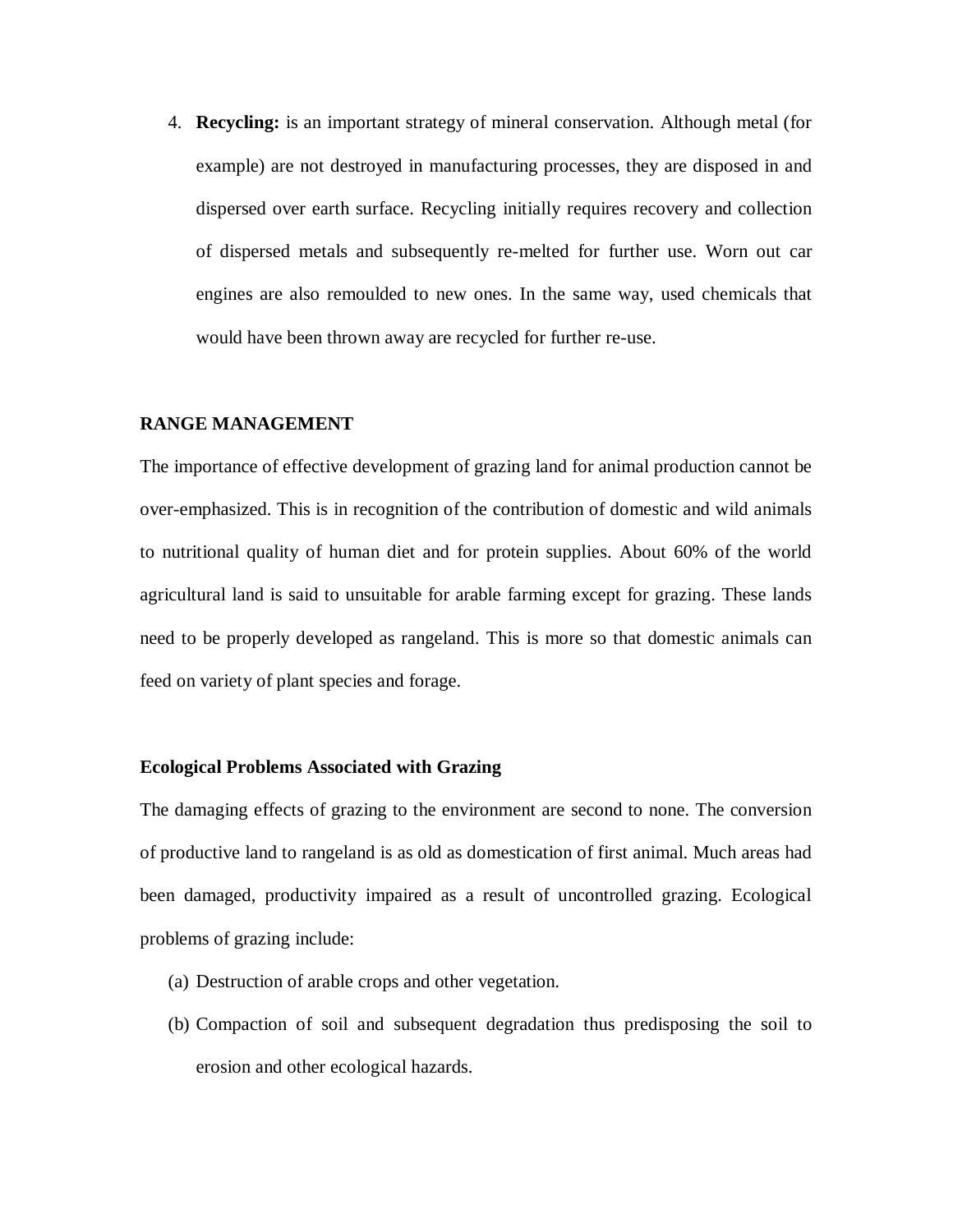- (c) Loss of genetic materials.
- (d) Setting vegetation ablaze by graze-men to induce growth of new shoot resulting in destruction of vegetation, properties and cause other environmental problems.

## **Ecological Peculiarities of Rangeland**

In Nigeria, like any other part of the world, rangelands are mainly located in the savannah or woodland vegetation. These are thus found in Nigeria in derived savannah, Guinea savannah (northern and southern Guinea savannah) and Sudan savannah. Rangeland seldomly occur in semi-desert or desert except near lakes and oasis. As a result of the peculiarities of these locations, temperature is extremely high, solar radiation high rainfall erratic and less predictable. Dry cycles are very severe and evapo-transpiration from vegetation soon depletes the soil moisture which is further worsen by strong wind.

# **Rangeland Vegetation**

Rangeland vegetation varies from dominant of woody plants to complete dominance of' grasses. The former in the humid derived savannah and the latter in stepped type vegetation. The woody plants in derived savannah are less fire resistant than the more northerly Guinea and Sudan savannah. However, the trees in the derived savannah are still more fire resistant than those in the rainforest.

The Nigeria savannah vegetation can be distinguished into derived savannah, Guinea (southern and northern), Sudan and Sahel — savannah based on increasing intensity of grasses in relation to trees.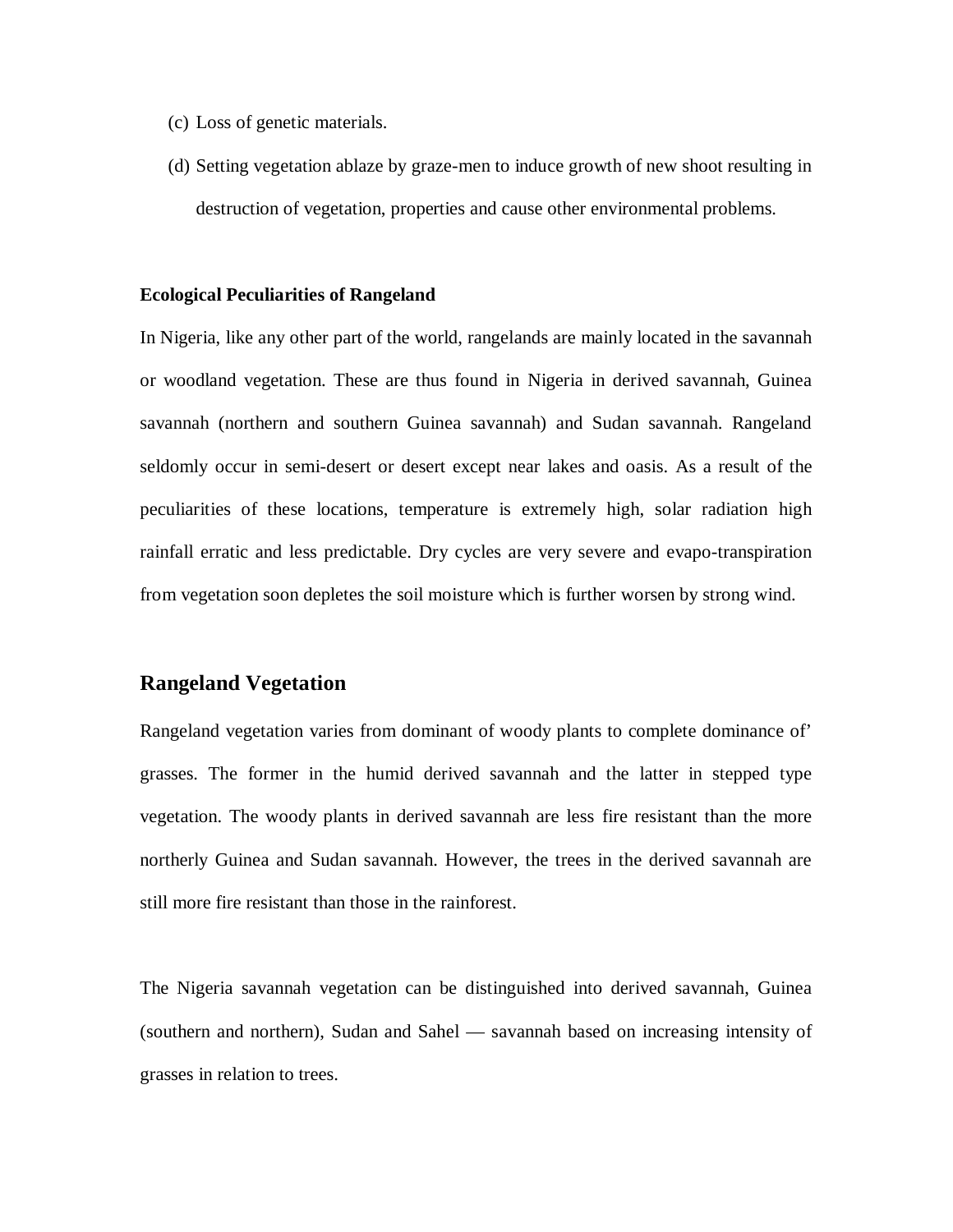The Guinea savannah is classified as nosaic of lowland rainforest and secondary woodland (White, 1983). The Southern Guinea savannah is immediately beyond the derived savannah. The typical tree species include *Daniella oliverii, Lophira lanceolata, Pterocarpus erinaceous*, *Afzelia Africana* and *Khaya senegalensis*. Grasses include *Andropogon spp, Citenium spp and Hyparrhonia spp* immediate beyond this is the northern Guinea savanna. The common woody species include: *Isoberlina doka, Albizia zygia, Anthocleista vogelii, Erythrophleum suaveolens Annona senegalensis, Vittellaria Paradoxa* and *Parkia biglobosa* The boundary between the northern and southern Guinea savannas is not distinct due to the continuity of the soil parent material (basement complex (lowe, 1990). Common grasses include *Schiachryium spp Loudetia spp., Ctenium spp.* and *Andropogon spp*.

North of the limit of the Guinea savannah is the Sudan savannah. It extends to the most north —westerly limit of the country and is associated with desert derived sands and black cracking soils (vertisols). The mean annual rainfall is between 510mm and 1140mm. The trees are usually thorny especially, the Acacia species. The common tree species being *A. nilotica, A. senegal, Afromosa Laxiflora and Isoberlina doka*. The boundary between the Guinea and Sudan savannah is distinct probably due to difference in parent materials. Grasses include *Aristida spp., Brachiaria spp., Panicun spp., Chloris spp.* and *Digitaria spp.*

At the north-eastern limit of the country is the Sahel savannah. It is the driest woodland vegetation in Nigeria. It is characterized by low fiat—crown trees of *Acacia laeta, A. tortilis, commiphora quadricinta, Cordia rothii* and *Salvadora parsia.*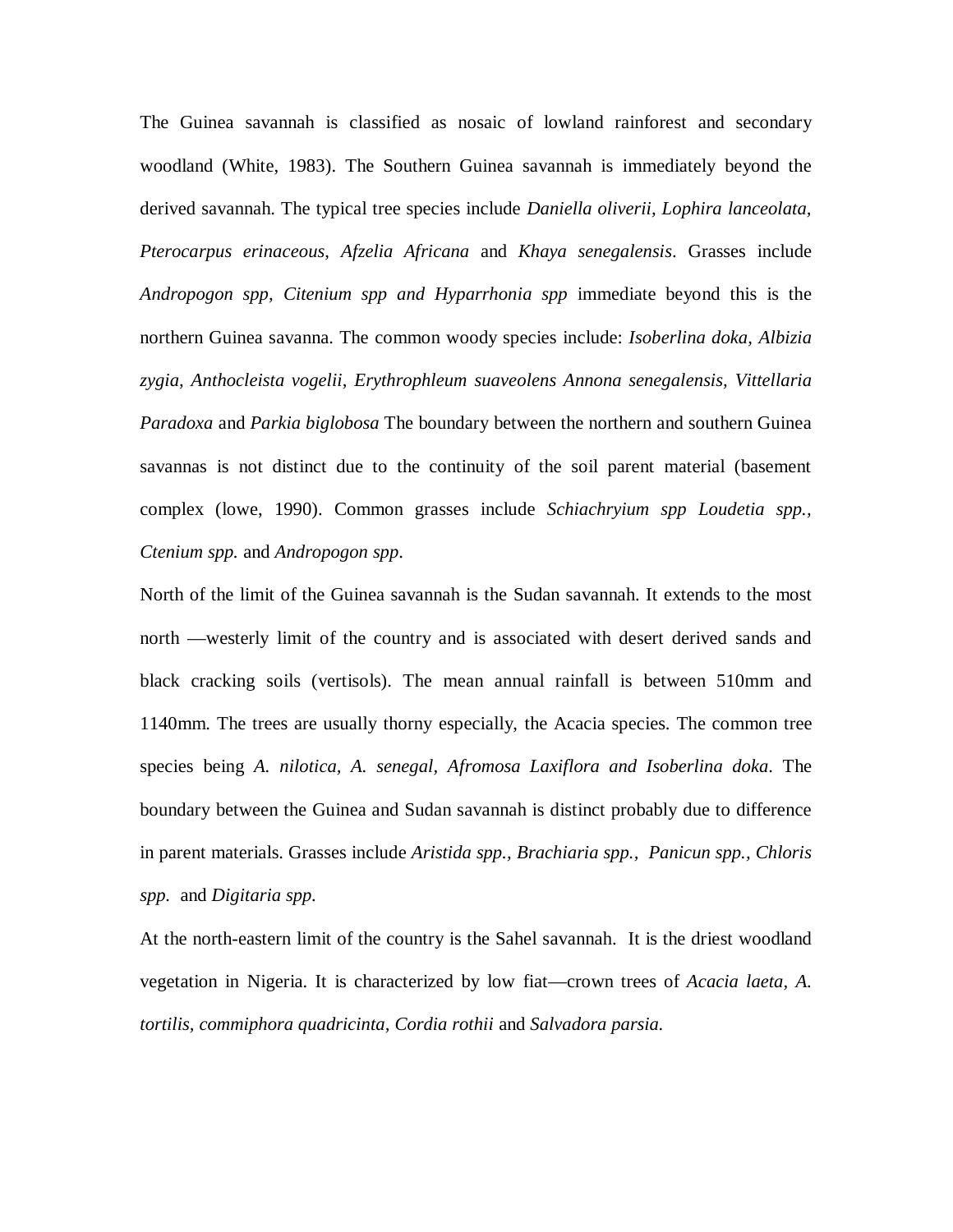## **Fire as a Range Management Tool**

Fire is one of the important factors influencing the vegetation of grassland and savannah. Fire may be caused by lighting, controlled human action and incendiarism. Fire can either be a good servant or a bad master when it is out of control. The effects of fire depend among other things on the extent, intensity and time of the day/year.

Fire as a management tool is used to open up rangeland, remove shrubs and promote the growth of new grasses which are more palatable, nutritious and hence more attractive to grazing animals. Fire can also be used to eradicate certain pest attack for example the sleeping sickness flies.

The adverse effects of fires may include destruction of the rangeland, encouragement of invasion of certain plant species such as *Chromolaena odorata*. Fire may also disrupt the animal life especially in game reserve.

In spite of management importance of' fire in range land, it should be used discriminately and with caution. This is important, if it is realized that burning cannot repair grazing damage, and as grazing pressure increases, fire as management tool decreases.

#### **Successional Stages of Rangeland Vegetation**

Climax grasslands are dominated by perennial grasses. These grow as tussocks and are in compact clumps or grasses with rhizomes or stolon forming continuous cover over the ground. Under grazing pressure, least resistant species will disappear. Virtually, all palatable species will disappear leaving unpalatable ones.